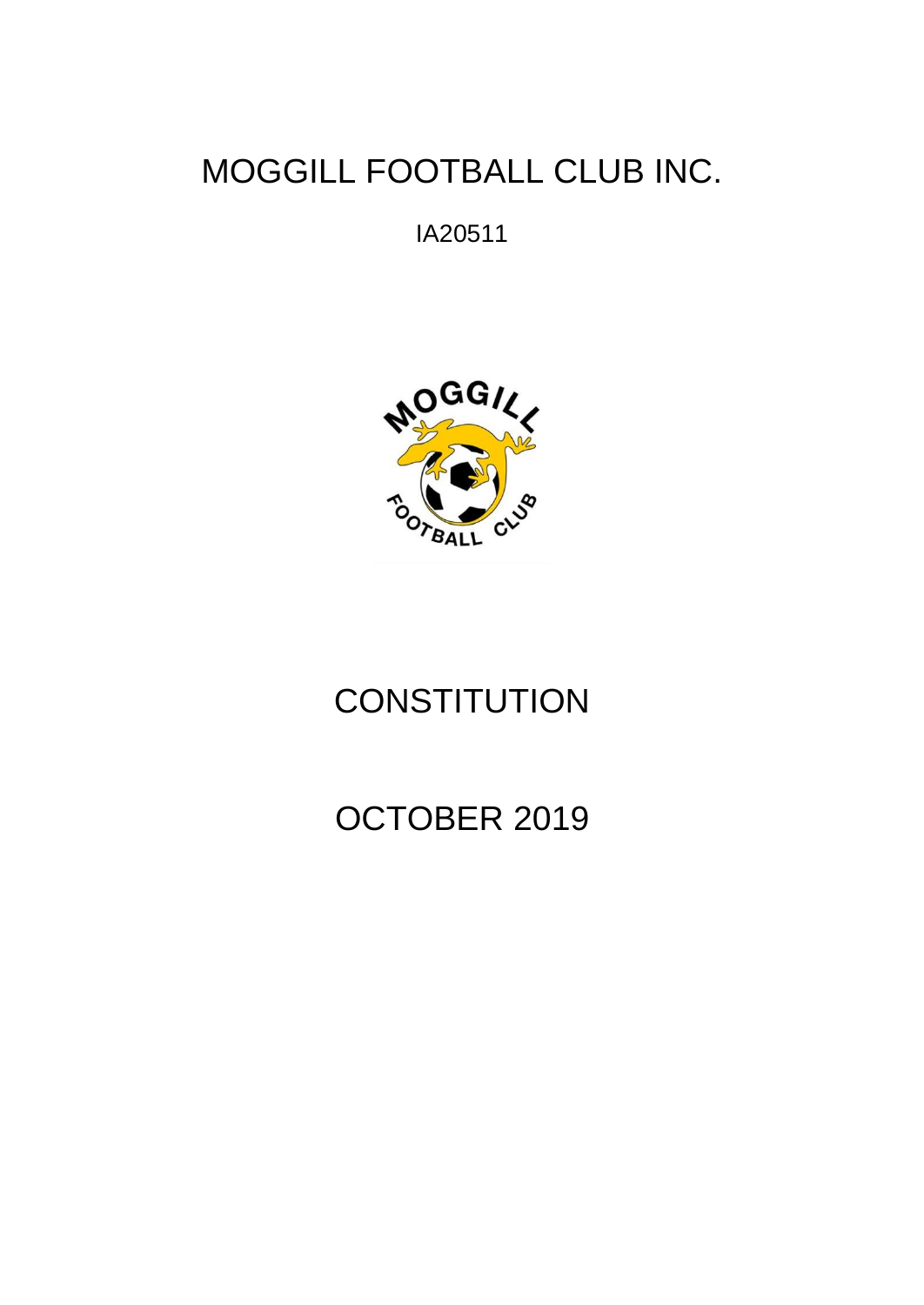| 1.1. |                                                                           |  |  |  |
|------|---------------------------------------------------------------------------|--|--|--|
| 1.2. |                                                                           |  |  |  |
| 1.3. |                                                                           |  |  |  |
| 1.4. |                                                                           |  |  |  |
| 2.   |                                                                           |  |  |  |
| 2.1. |                                                                           |  |  |  |
| 2.2. |                                                                           |  |  |  |
| 3.   |                                                                           |  |  |  |
| 3.1. |                                                                           |  |  |  |
| 3.2. |                                                                           |  |  |  |
| 3.3. |                                                                           |  |  |  |
| 3.4. |                                                                           |  |  |  |
| 3.5. |                                                                           |  |  |  |
| 3.6. |                                                                           |  |  |  |
| 3.7. |                                                                           |  |  |  |
|      |                                                                           |  |  |  |
| 4.1. |                                                                           |  |  |  |
| 4.2. |                                                                           |  |  |  |
| 4.3. | APPEAL AGAINST REJECTION, TERMINATION OR SUSPENSION OF MEMBERSHIP  11     |  |  |  |
| 4.4. |                                                                           |  |  |  |
|      |                                                                           |  |  |  |
|      | 5. THE MANAGEMENT COMMITTEE, SUBCOMMITTEES AND DELEGATION 12              |  |  |  |
| 5.1. |                                                                           |  |  |  |
| 5.2. |                                                                           |  |  |  |
| 5.3. |                                                                           |  |  |  |
| 5.4. |                                                                           |  |  |  |
| 5.5. |                                                                           |  |  |  |
| 5.6. |                                                                           |  |  |  |
| 6.   | ELECTION, APPOINTMENT AND VACANCIES ON MANAGEMENT COMMITTEE 14            |  |  |  |
| 6.1. |                                                                           |  |  |  |
| 6.2. | RESIGNATION, REMOVAL OR VACATION OF OFFICE OF MANAGEMENT COMMITTEE MEMBER |  |  |  |
|      | 15                                                                        |  |  |  |
| 6.3. |                                                                           |  |  |  |
|      |                                                                           |  |  |  |
| 7.1. |                                                                           |  |  |  |
| 7.2. |                                                                           |  |  |  |
| 7.3. |                                                                           |  |  |  |
| 7.4. | QUORUM FOR, AND ADJOURNMENT OF, MANAGEMENT COMMITTEE MEETING 18           |  |  |  |
| 7.5. | RESOLUTIONS OF MANAGEMENT COMMITTEE WITHOUT MEETING  18                   |  |  |  |
| 7.6. |                                                                           |  |  |  |
| 8.   |                                                                           |  |  |  |
| 8.1. |                                                                           |  |  |  |
| 8.2. |                                                                           |  |  |  |
| 8.3. |                                                                           |  |  |  |
| 8.4. |                                                                           |  |  |  |
| 8.5. |                                                                           |  |  |  |
| 8.6. |                                                                           |  |  |  |
| 8.7. |                                                                           |  |  |  |
| 8.8. |                                                                           |  |  |  |
| 9.   |                                                                           |  |  |  |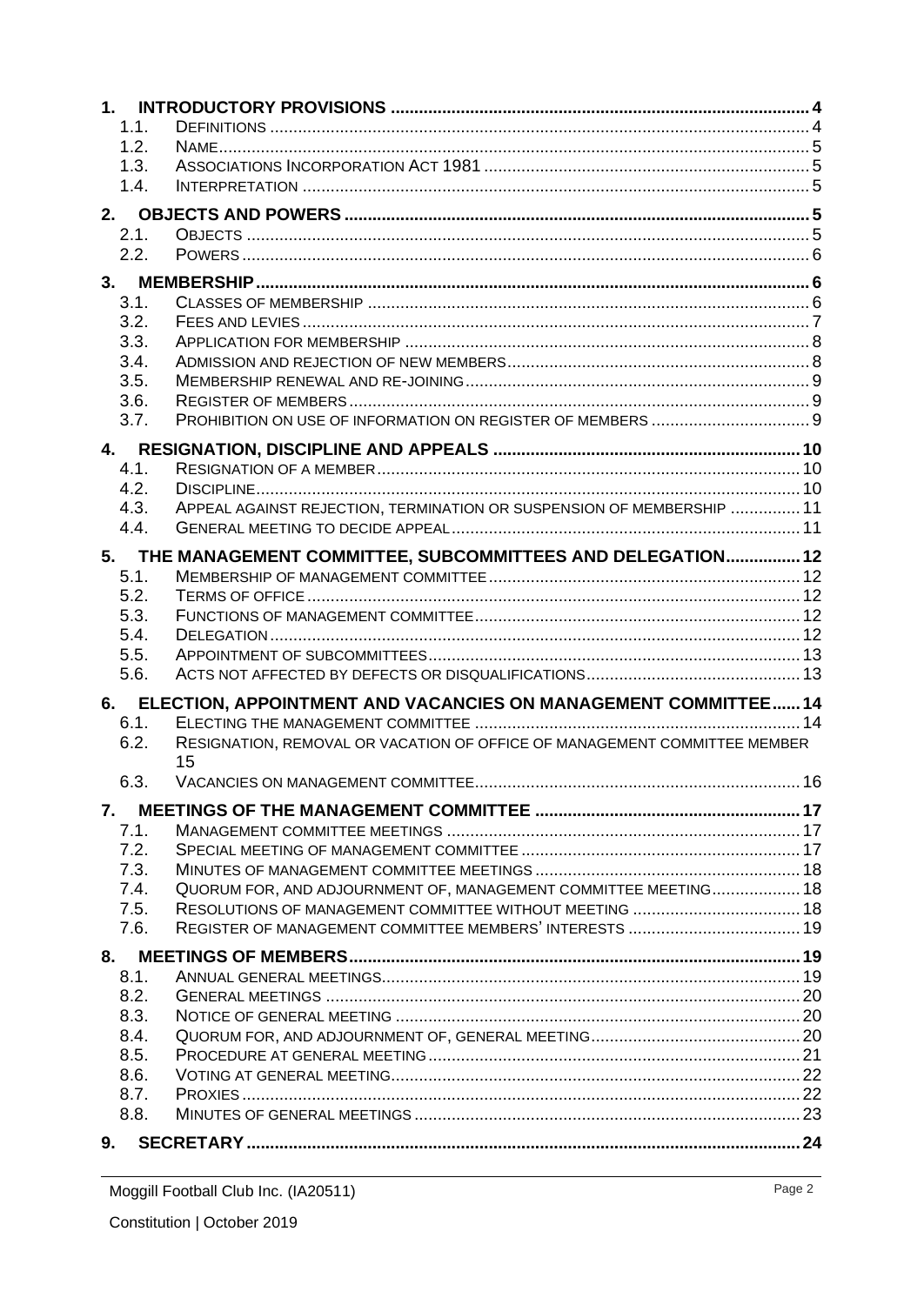| 9.1.              |  |
|-------------------|--|
| 9.2.              |  |
| 9.3.              |  |
| 10 <sub>1</sub>   |  |
| 10.1.             |  |
| 10.2 <sub>1</sub> |  |
| 10.3.             |  |
| 10.4.             |  |
| 11 <sub>1</sub>   |  |
| 11.1              |  |
| 11.2.             |  |
| 11.3.             |  |
| 11.4              |  |
| 11.5              |  |
| 11.6.             |  |
| 11.7.             |  |
| 12 <sub>1</sub>   |  |
| 12.1              |  |
| 12.2.             |  |

| Date of adoption              | 28 October 2019              |
|-------------------------------|------------------------------|
| Date of registration with OFT | <b>&lt;<datf>&gt;</datf></b> |

## **Compiled by CPR Group**

PO Box 2092 Sunshine Plaza Q 4558 P: 07 5443 6247 F: 07 5443 6429 E: admin@cprgroup.com.au W: www.cprgroup.com.au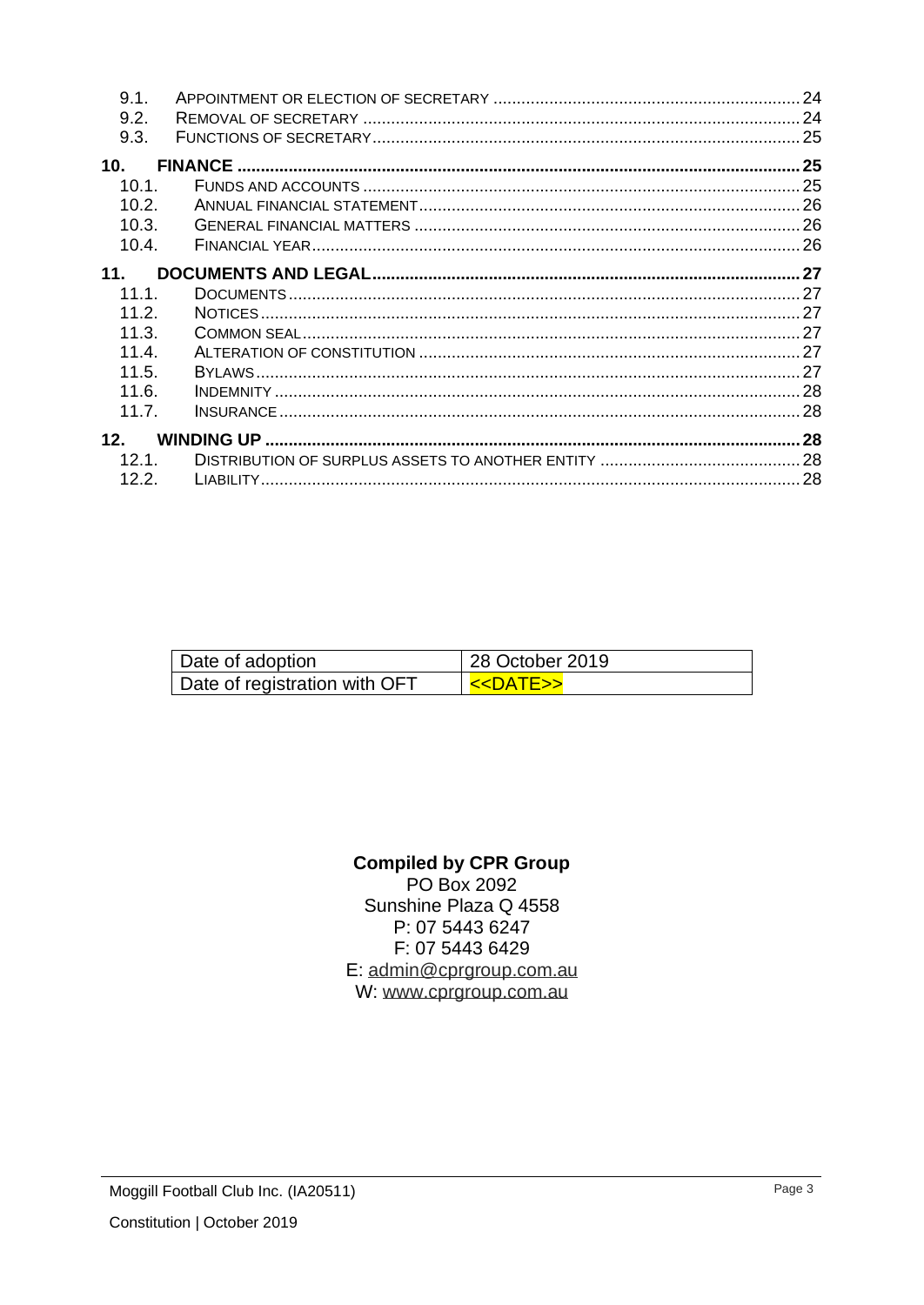## **1.1. Definitions**

- 1.1.1. In this constitution:
	- a. **act** means the *Associations Incorporation Act 1981* as modified and amended from time to time and includes any regulations made under that Act and any exemption or modification to that Act applying to the association;
	- b. **association** means Moggill Football Club Inc., the incorporated association to which this constitution applies;
	- c. **bylaws** means the bylaws of the association;
	- d. **by lot** means making a determination or choice by lottery. For example, conducting a draw at random;
	- e. **casual vacancy**, on the management committee, means a vacancy that occurs when a management committee member resigns, dies or otherwise stops holding office;
	- f. **constitution** means rules as defined in the Act;
	- g. **general meeting** means a meeting of the association's eligible voting members and includes all general meetings (annual general meetings, general meetings, special general meetings and extraordinary general meetings) called at the direction of the management committee under clause [8.2.1.a](#page-19-0) and on the request of members under clause [8.2.1.b;](#page-19-1)
	- h. **imprest system** means the management of funds in an account whereby a fixed balance is maintained by regular replenishments;
	- i. **majority** means more than half of all eligible voting members present and voting at a management committee meeting or a general meeting;
	- j. **member** means a person who has been duly accepted as such by the management committee in accordance with this constitution;
	- k. **present** means:
		- i at a management committee meeting, see clause [7.1.5;](#page-16-0) or
		- ii at a general meeting, see clause [8.5.2.](#page-20-0)
	- l. **signed** means agreed in writing;
	- m. **special resolution** means a resolution that is passed at a general meeting by the votes of at least 75% of the members who are present and voting;
	- n. **surplus assets** means the assets after payment of the debts and liabilities remaining on a winding-up of the incorporated association and the costs, charges and expenses of the winding-up;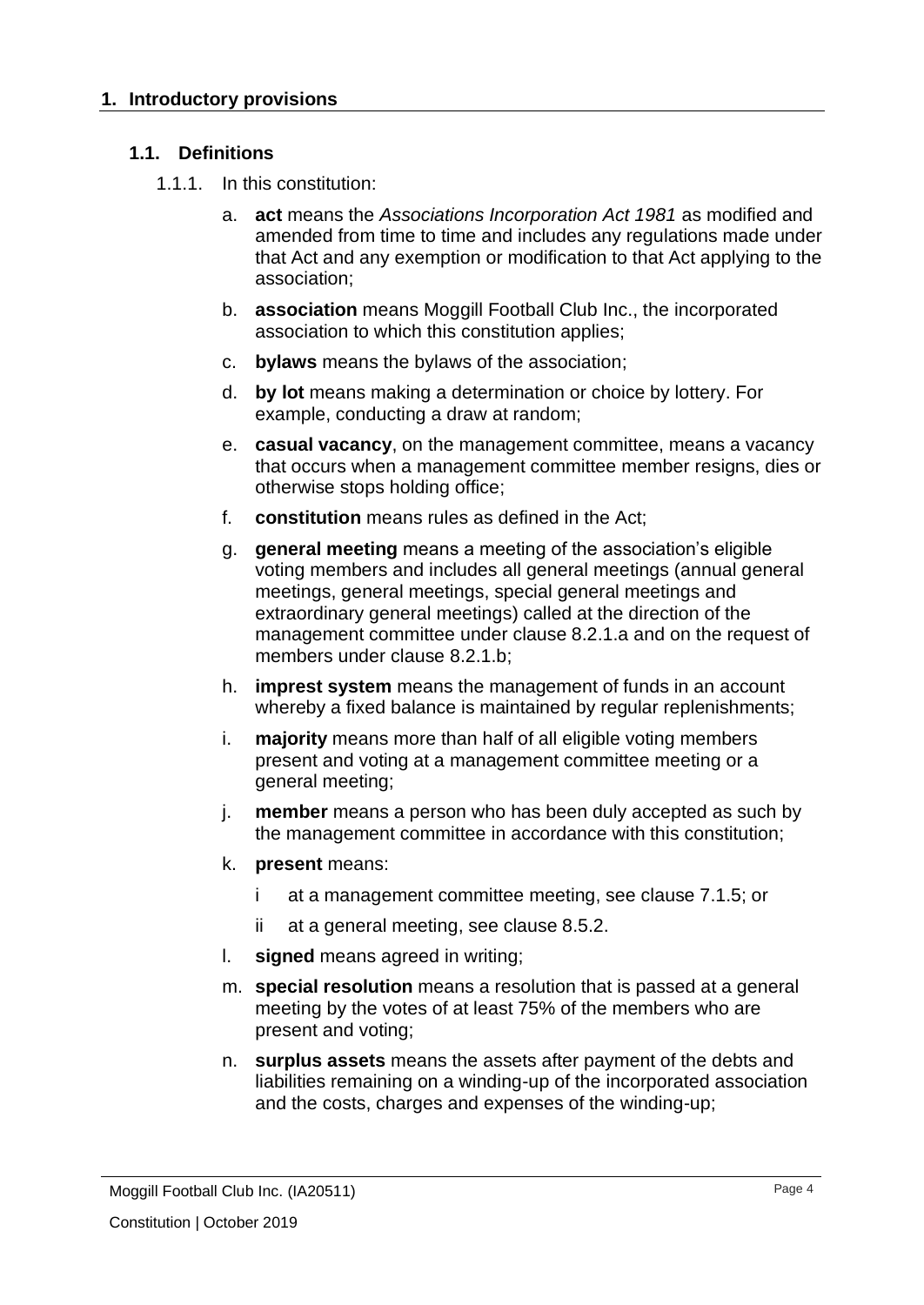- o. **subscription fee** means a fee payable to the association for the receipt of membership rights and privileges;
- p. **written / in writing** means, unless the contrary intention appears, all forms of visible words, including printed, hard copy or electronic formats.
- 1.1.2. Words importing the singular include the plural where context requires or permits.

## **1.2. Name**

1.2.1. The name of the incorporated association is Moggill Football Club Inc.

## **1.3. Associations Incorporation Act 1981**

- 1.3.1. In this constitution, unless the context requires otherwise, an expression has, in a provision of this constitution that deals with a matter dealt with by a particular provision of the Act, the same meaning as in that provision of the Act.
- 1.3.2. The provision at section 47(1) of the *Associations Incorporation Act 1981* does not apply, meaning that the model rules created under the Act are expressly displaced by this constitution.

## **1.4. Interpretation**

1.4.1. The management committee has authority to interpret the meaning of this constitution and any matter relating to the association on which the constitution is silent, but any interpretation must have regard to the Act.

## **2. Objects and powers**

## **2.1. Objects**

- 2.1.1. The objects of the association are to:
	- a. foster, encourage, promote, support and manage the game of football (soccer);
	- b. abide by the rules regulating the conduct of the sport of football;
	- c. foster a healthy sporting environment and encourage sportsmanship, good fellowship and a sense of community spirit and social interaction amongst members and visitors;
	- d. ensure that all members receive equal treatment;
	- e. establish and maintain facilities and amenities for the benefit, social comfort and advancement of football, the association, its members and visitors;
	- f. affiliate with Football Brisbane, Football Queensland and such other bodies as the association deems fit;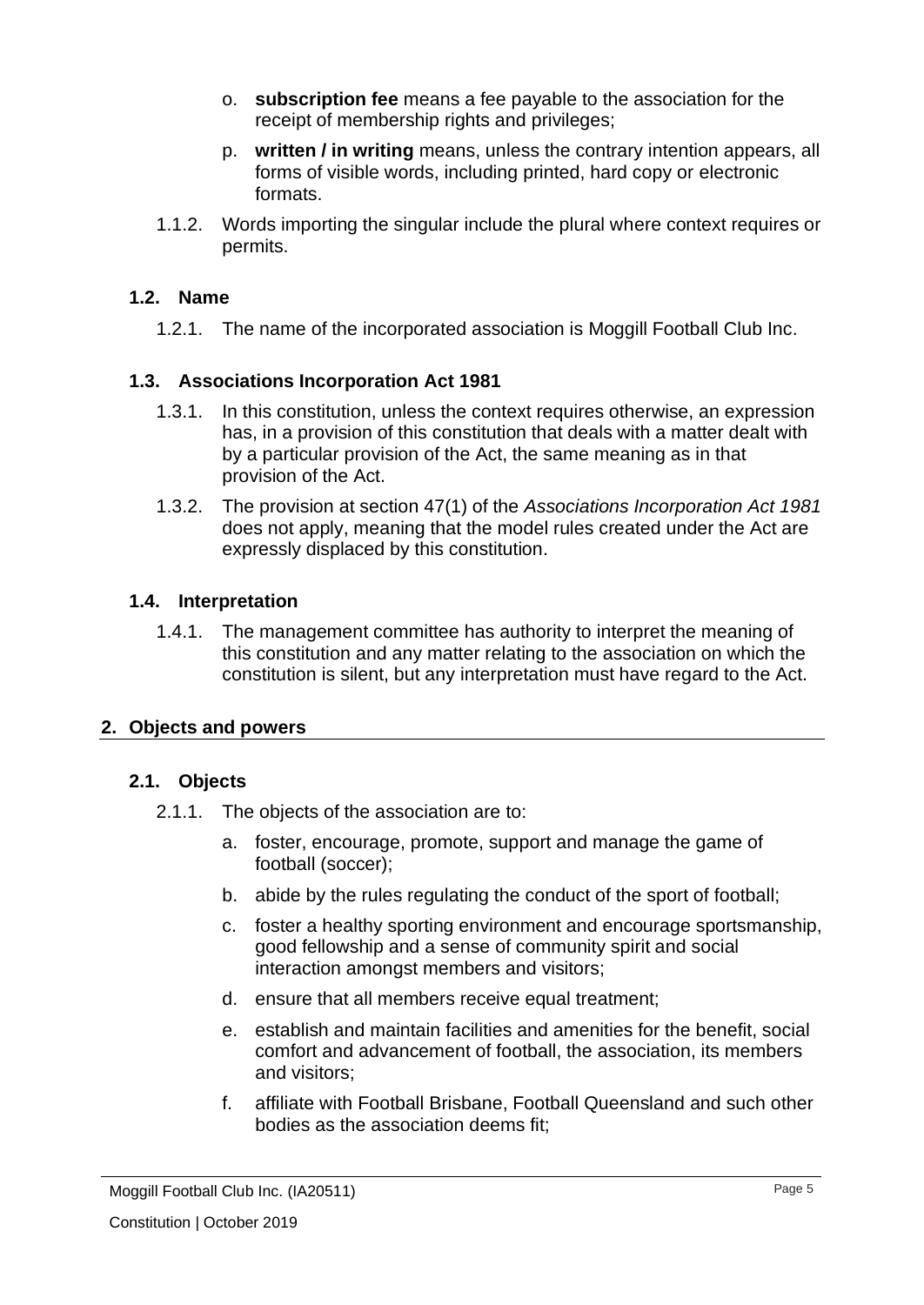- g. ensure environmental considerations and the public interest are taken into account in all football and related activities conducted by the association;
- h. do such things as are incidental or conducive to the attainment of any or all of these objects.

## **2.2. Powers**

- 2.2.1. The association has the powers of an individual.
- 2.2.2. The association may, for example:
	- a. enter into contracts; and
	- b. acquire, hold, deal with and dispose of property; and
	- c. make charges for services and facilities it supplies; and
	- d. do other things necessary or convenient to be done in carrying out its affairs.
- 2.2.3. The association may issue secured and unsecured notes, debentures and debenture stock for the association.

## **3. Membership**

## **3.1. Classes of membership**

- 3.1.1. The membership of the association consists of the following classes:
	- a. full:
		- i full members must be at least 18 years of age, support the objects of the association and abide by the association's constitution, bylaws and policies;
		- ii full members are entitled to vote at general meetings of the association;
		- iii full members are eligible for election to the management committee;
		- iv sub-classes of full membership, with definitions, may be outlined in the association's bylaws;
		- v subscription fees payable by a full member can be waived or discounted by the management committee.
	- b. junior:
		- i junior members must be below the age of 18 years, support the objects of the association and abide by the association's constitution, bylaws and policies;
		- ii junior members are not entitled to vote at general meetings of the association;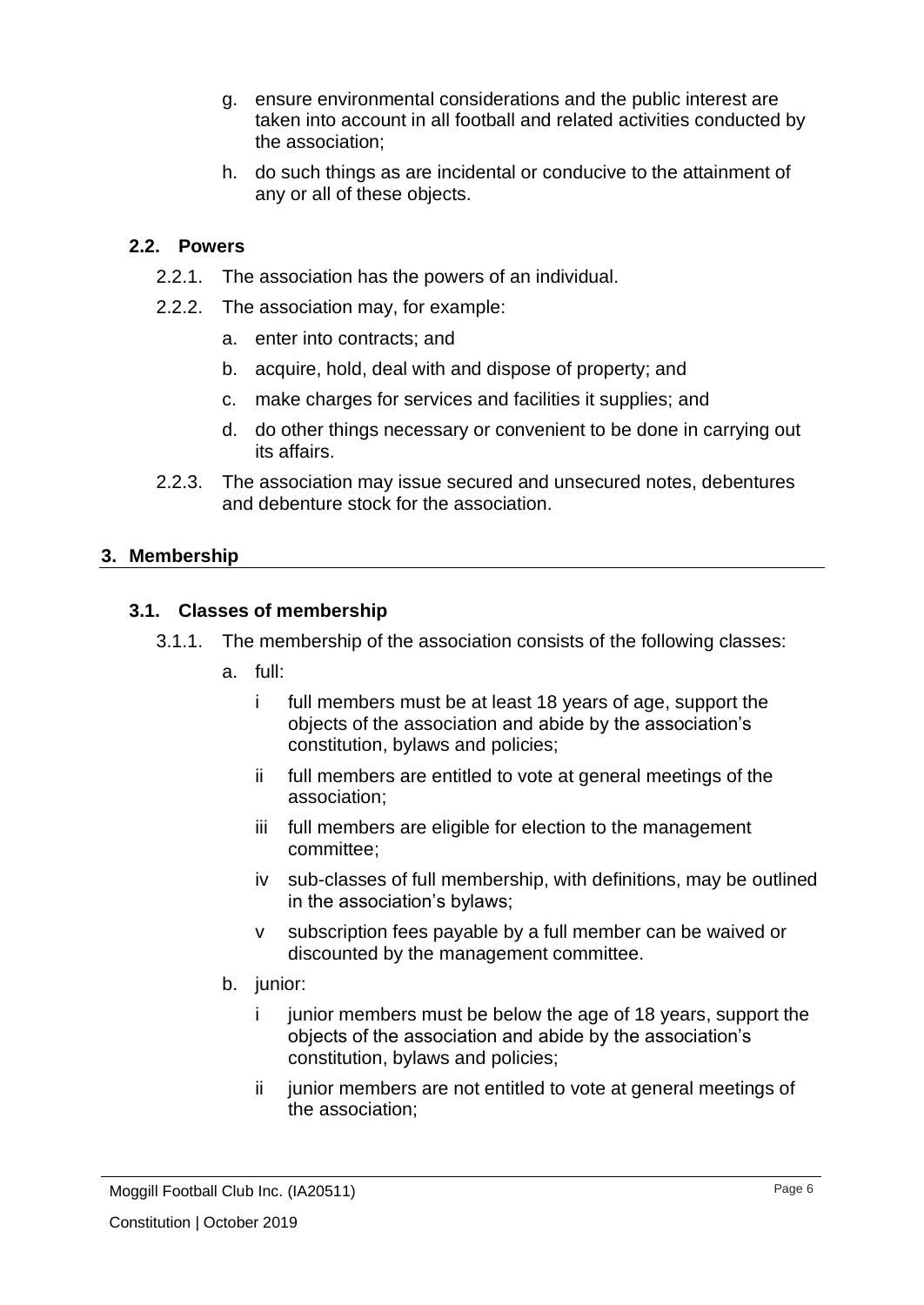- iii junior members are not eligible for election to the management committee;
- iv subscription fees payable by a junior member can be waived or discounted by the management committee.
- c. life:
	- i life members must support the objects of the association and abide by the association's constitution, bylaws and policies;
	- ii life membership is open to any person who has rendered extraordinary and meritorious service to the association for an extended period;
	- iii any two members, who are full or life members, may nominate an eligible member for life membership;
	- iv nominations for life membership must be in writing, signed by the members making the recommendation and received by the secretary no less than 14 days prior to the annual general meeting;
	- v on the management committee's approval of the recommendation, the nominee will be proposed for election as a life member at the annual general meeting;
	- vi the management committee may propose any member for election as a life member at the annual general meeting;
	- vii life members must be elected by the passing of a special resolution;
	- viii life members are entitled to vote at general meetings of the association;
	- ix life members are eligible for election to the management committee;
	- x life members are not required to pay subscription fees to the association;
- 3.1.2. The number of members in all classes of membership is unlimited.
- 3.1.3. Notwithstanding the membership rights and privileges listed in clause **Error! Reference source not found.** any person who is a current employee of the association shall not be entitled to vote at any general meeting or management committee meeting and shall not be eligible to hold office as a management committee member.

## <span id="page-6-0"></span>**3.2. Fees and levies**

- 3.2.1. The subscription fee for each class of membership, other than life membership, is:
	- a. the amount decided by the management committee; and
	- b. payable when, and in the way, the management committee decides.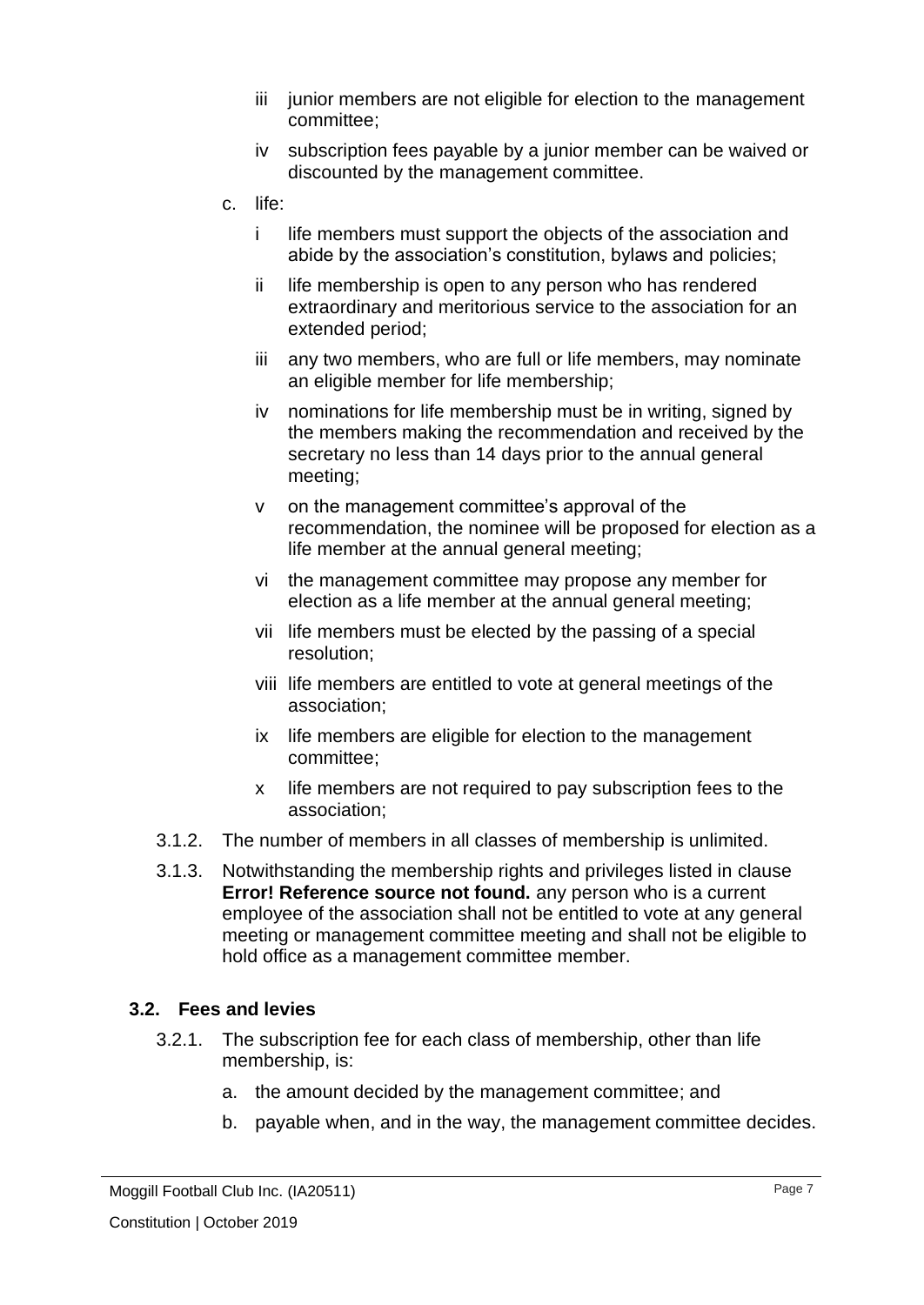- 3.2.2. The management committee may at any time impose a levy upon all or any members in any amount and upon such payment terms as the management committee may think fit.
- 3.2.3. A member will not cease to be a member as a result of non-payment of any subscription fee, other fee or levy until such moneys are due and payable.
- 3.2.4. A member who fails to pay any subscription fee, other fee or levy payable by that member within one month after the due date must pay interest calculated based on the amount due, at a rate determined by the management committee from time to time.
- <span id="page-7-0"></span>3.2.5. A member who has any subscription fee, other fee or levy in arrears for a period of two months may have their membership terminated or suspended.
- 3.2.6. A member who has their membership terminated or suspended under clause [3.2.5](#page-7-0) continues to be liable to pay any unpaid subscription fee, other fee or levy.

## **3.3. Application for membership**

- 3.3.1. An application for membership must be:
	- a. in writing; and
	- b. in the form decided by the management committee; and
	- c. accompanied by any other documents or evidence of qualification for membership, as determined by the management committee from time to time.

## **3.4. Admission and rejection of new members**

- 3.4.1. The management committee must consider an application for membership at the next management committee meeting held after it receives:
	- a. the application for membership; and
	- b. the appropriate subscription fee for the application.
- 3.4.2. The management committee must ensure that, as soon as possible after the person applies to become a member of the association, and before the management committee considers the person's application, the person is advised:
	- a. whether or not the association has public liability insurance; and
	- b. if the association has public liability insurance, the amount of the insurance.
- 3.4.3. The management committee must decide at the meeting whether to accept or reject the application.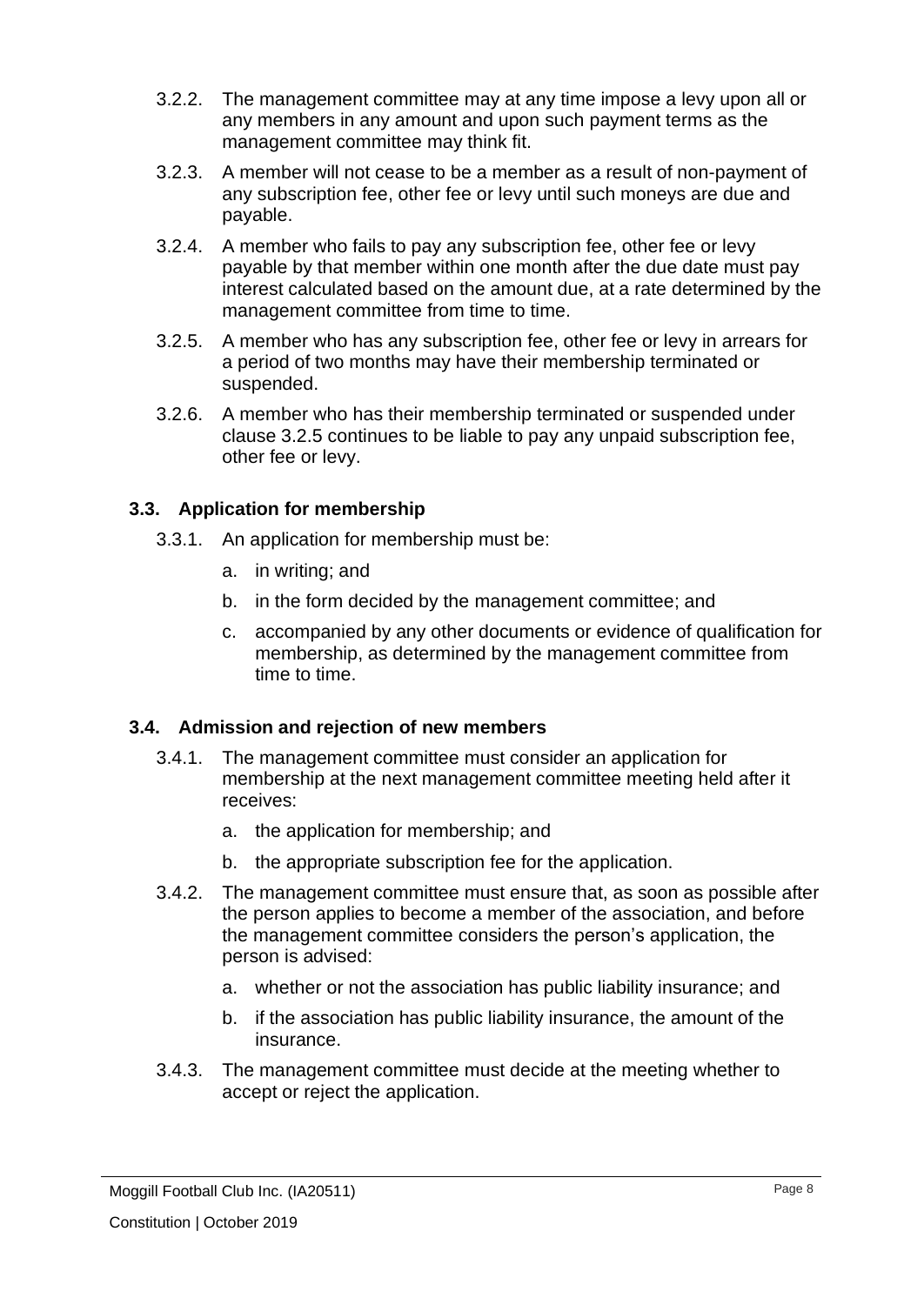- 3.4.4. If a majority of the management committee members present and voting at the meeting vote to accept the applicant as a member, the applicant must be accepted as a member in the class of membership applied for.
- 3.4.5. If the management committee decides to reject an application, the secretary must, as soon as possible, give the applicant notice of the decision in a manner determined by the management committee.

## **3.5. Membership renewal and re-joining**

- 3.5.1. Members, other than life members, must re-apply for membership annually in accordance with the timeframes and procedures set down by the management committee from time to time.
- 3.5.2. A member who has resigned from the association or otherwise forfeited their membership and later desires to re-join may be subject to the same process of admission to membership as any new member who has not previously been a member of the association.

## **3.6. Register of members**

- 3.6.1. The management committee must keep a register of members of the association.
- 3.6.2. The register must include the following particulars for each member:
	- a. the full name of the member;
	- b. the postal or residential address of the member;
	- c. contact details of the member;
	- d. the date of admission as a member;
	- e. the date of death or time of resignation of the member;
	- f. details about the termination or reinstatement of membership;
	- g. any other particulars the management committee or the members at a general meeting decide.
- 3.6.3. The register is not open for inspection, other than by management committee members.

## **3.7. Prohibition on use of information on register of members**

- 3.7.1. A member of the association must not:
	- a. use information obtained from the register of members of the association to contact, or send material to, another member of the association for the purpose of advertising for political, religious, charitable or commercial purposes; or
	- b. disclose information obtained from the register to someone else, knowing that the information is likely to be used to contact, or send material to, another member of the association for the purpose of advertising for political, religious, charitable or commercial purposes.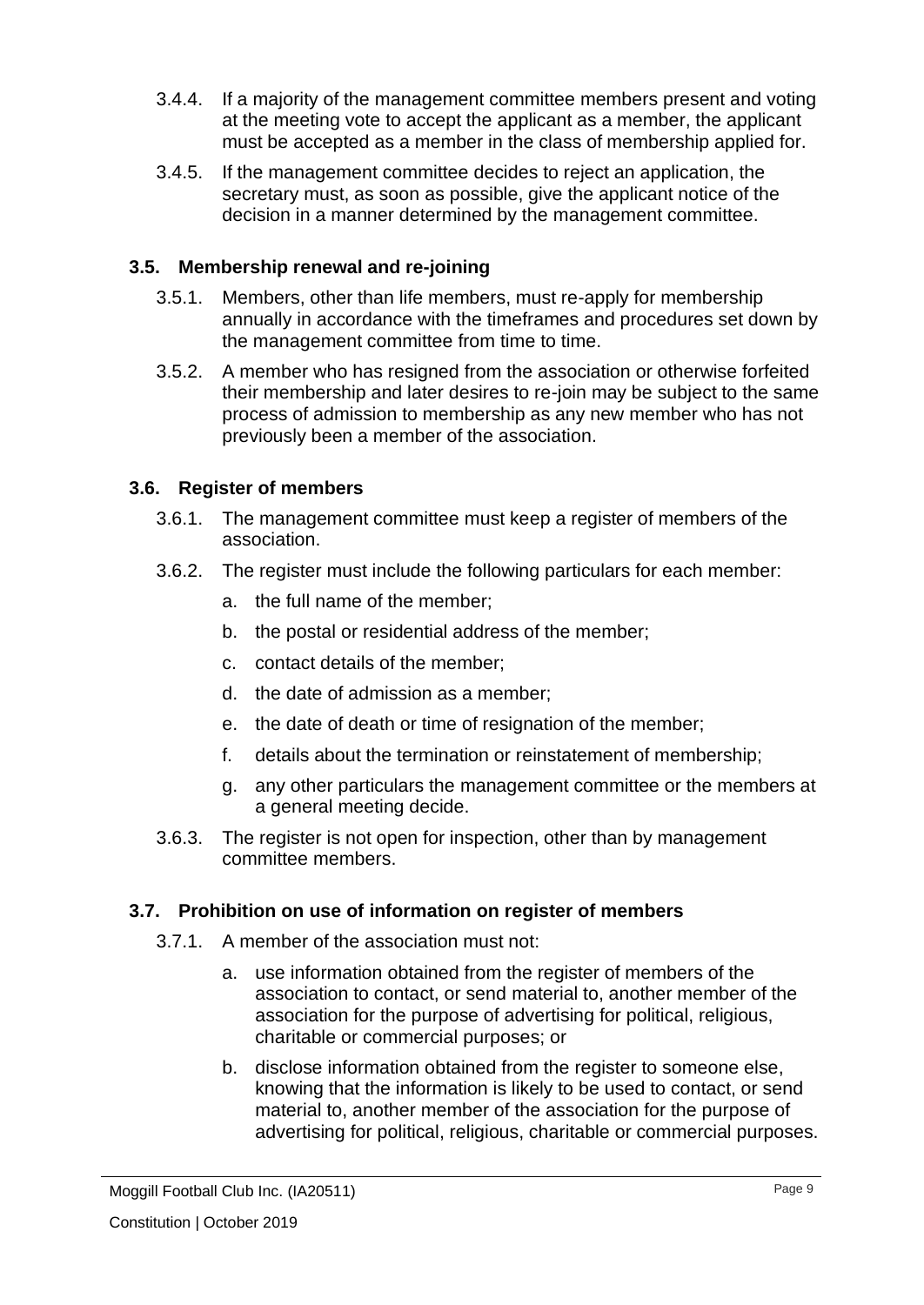## **4. Resignation, discipline and appeals**

#### **4.1. Resignation of a member**

- 4.1.1. A member may resign from the association by giving a written notice of resignation to the secretary.
- 4.1.2. The resignation takes effect at:
	- a. the time the notice is received by the secretary; or
	- b. if a later time is stated in the notice, the later time.

## **4.2. Discipline**

- 4.2.1. The management committee may take action to terminate or suspend a member's membership if it is determined that the member has:
	- a. been convicted of an indictable offence; or
	- b. breached, failed, refused or neglected to comply with a provision of this constitution, the association's bylaws or any resolution or determination of the management committee or any duly authorised subcommittee; or
	- c. refused to support the objects of the association; or
	- d. acted in a manner unbecoming of a member, injurious or prejudicial to the character and interests of the association; or
	- e. brought themselves, the association, any other member or the sport into disrepute; or
	- f. has any subscription fee, other fee or levy in arrears for at least two months under clause [3.2.5.](#page-7-0)
- <span id="page-9-0"></span>4.2.2. If the management committee decides to terminate or suspend a member's membership, the secretary must, within seven days after the decision, give the member written notice:
	- a. setting out the decision of the management committee and the grounds on which it is based;
	- b. stating that the member may address the management committee at a meeting to be held not earlier than seven days and not later than 28 days after the service of the notice;
	- c. stating the date, place, and time of that meeting;
	- d. informing the member that the member may do either or both of the following:
		- i attend and speak at that meeting;
		- ii submit to the management committee at or before the date of that meeting written representations relating to the decision.
	- e. setting out the member's appeal rights under clauses [4.3](#page-10-0) and [4.4.](#page-10-1)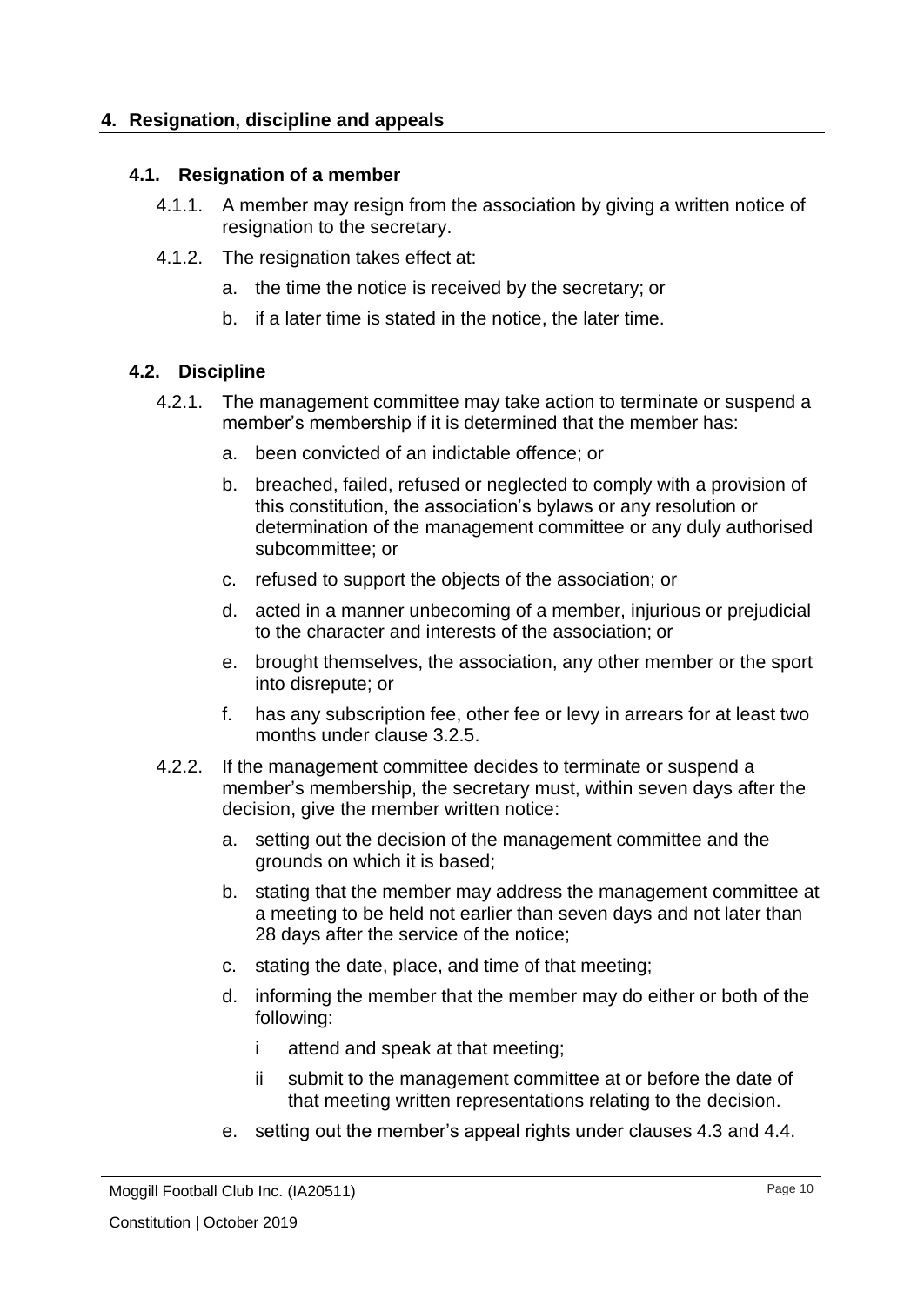- 4.2.3. Before the management committee terminates or suspends a member's membership, the management committee must:
	- a. give the member a full and fair opportunity to make verbal representations at a meeting as mentioned in clause [4.2.2.b;](#page-9-0)
	- b. give due consideration to any written representations submitted to the management committee by the member at or before the meeting mentioned in clause [4.2.2.b.](#page-9-0)
- 4.2.4. If, after considering all representations made by the member, the management committee decides by resolution to terminate or suspend the membership, the secretary must, within seven days of the meeting mentioned in clause [4.2.2.b,](#page-9-0) give the member a written notice of the decision.

## <span id="page-10-0"></span>**4.3. Appeal against rejection, termination or suspension of membership**

- 4.3.1. An applicant whose application for membership has been rejected, or a member whose membership has been terminated or suspended, may give the secretary written notice of their intention to appeal against the decision.
- 4.3.2. A notice of intention to appeal must be received by the secretary within seven days after the applicant or member receives written notice of the decision.
- 4.3.3. If the secretary receives a notice of intention to appeal, the secretary must, within 14 days after receiving the notice, call a general meeting to decide the appeal.

## <span id="page-10-1"></span>**4.4. General meeting to decide appeal**

- 4.4.1. The general meeting to decide an appeal must be held within 28 days after the secretary receives the notice of intention to appeal.
- 4.4.2. At the meeting, the applicant must be given a full and fair opportunity to show why the application should not be rejected or the membership should not be terminated or suspended.
- 4.4.3. Also, the management committee and the members of the management committee who rejected the application or terminated or suspended the membership must be given a full and fair opportunity to show why the application should be rejected or the membership should be terminated or suspended.
- 4.4.4. An appeal must be decided by a majority vote of the members present and voting at the meeting.
- 4.4.5. If a person whose application for membership has been rejected does not appeal against the decision within seven days after receiving written notice of the decision, or the applicant appeals but the appeal is unsuccessful, the secretary must, as soon as possible, refund any membership fees paid by the person.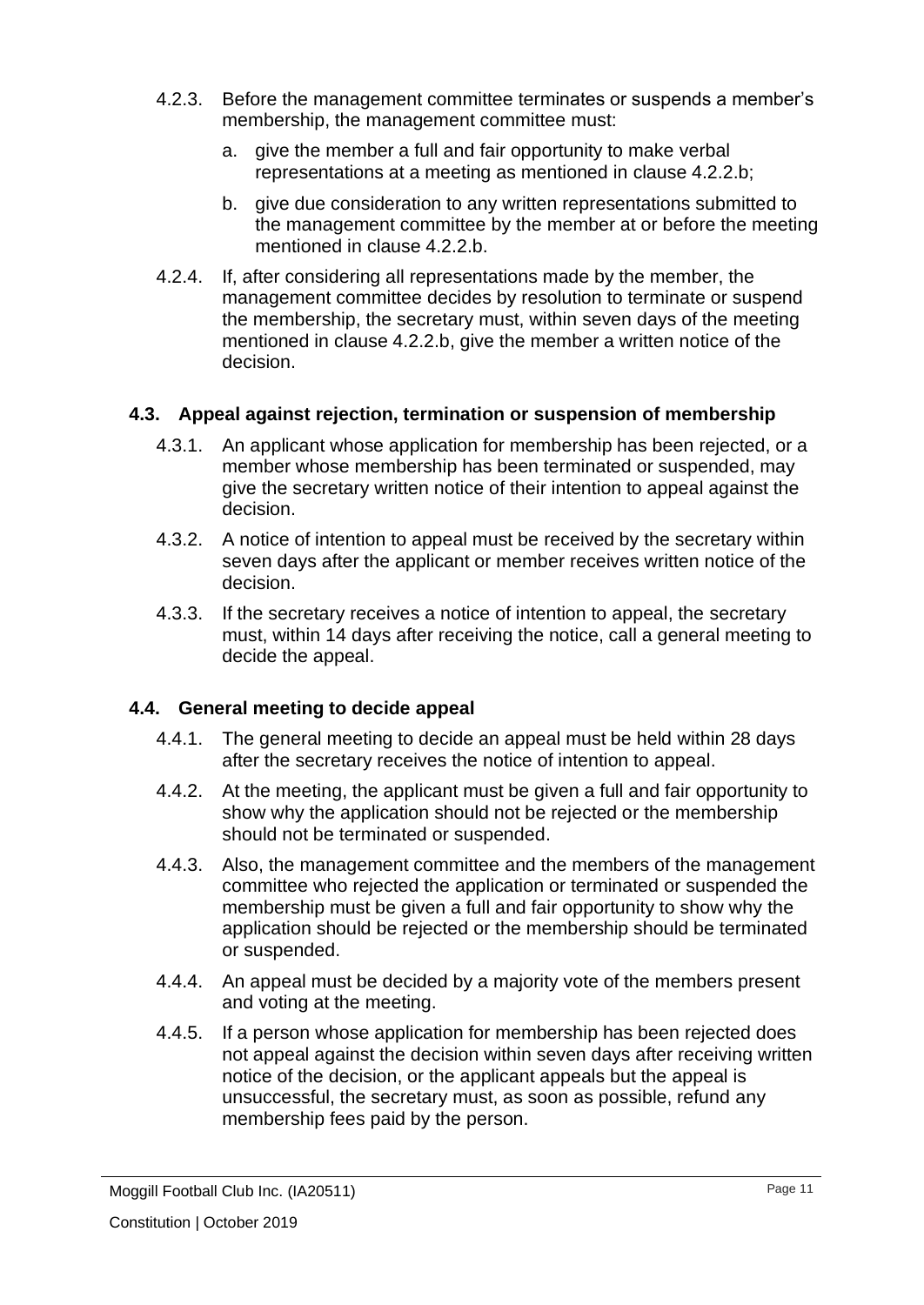## **5. The management committee, subcommittees and delegation**

#### **5.1. Membership of management committee**

- 5.1.1. The management committee of the association must have at least three members, of whom one holds the position of president, one holds the position of treasurer and any other members that the association members elect at a general meeting.
- 5.1.2. A management committee member must be a member of the association.
- 5.1.3. A management committee member must exercise their powers and discharge their duties in good faith, in the best interests of the association for proper purpose and with a degree of care and diligence that a reasonable person would exercise in the circumstances.

## **5.2. Terms of office**

- 5.2.1. The term of office for management committee members is one year.
- 5.2.2. At each annual general meeting of the association, management committee members must retire from office, but are eligible, on nomination, for re-election.
- 5.2.3. There is no maximum number of consecutive terms for which a management committee member may hold office.

#### **5.3. Functions of management committee**

- 5.3.1. The management committee must take all reasonable steps to ensure that the association complies with its obligations under the Act and this constitution.
- 5.3.2. Subject to this constitution, the management committee has the general control and management of the administration of the affairs, property and funds of the association.
- 5.3.3. The management committee may exercise all the powers of the association except any powers that the Act or this constitution requires the association to exercise at a general meeting.
- 5.3.4. The management committee has power to enforce the observance of all clauses in this constitution and any bylaws made by the management committee.

#### **5.4. Delegation**

- 5.4.1. The management committee may delegate any of its powers and authorities, duties and functions to any person or to any subcommittee except:
	- a. the power to delegate; and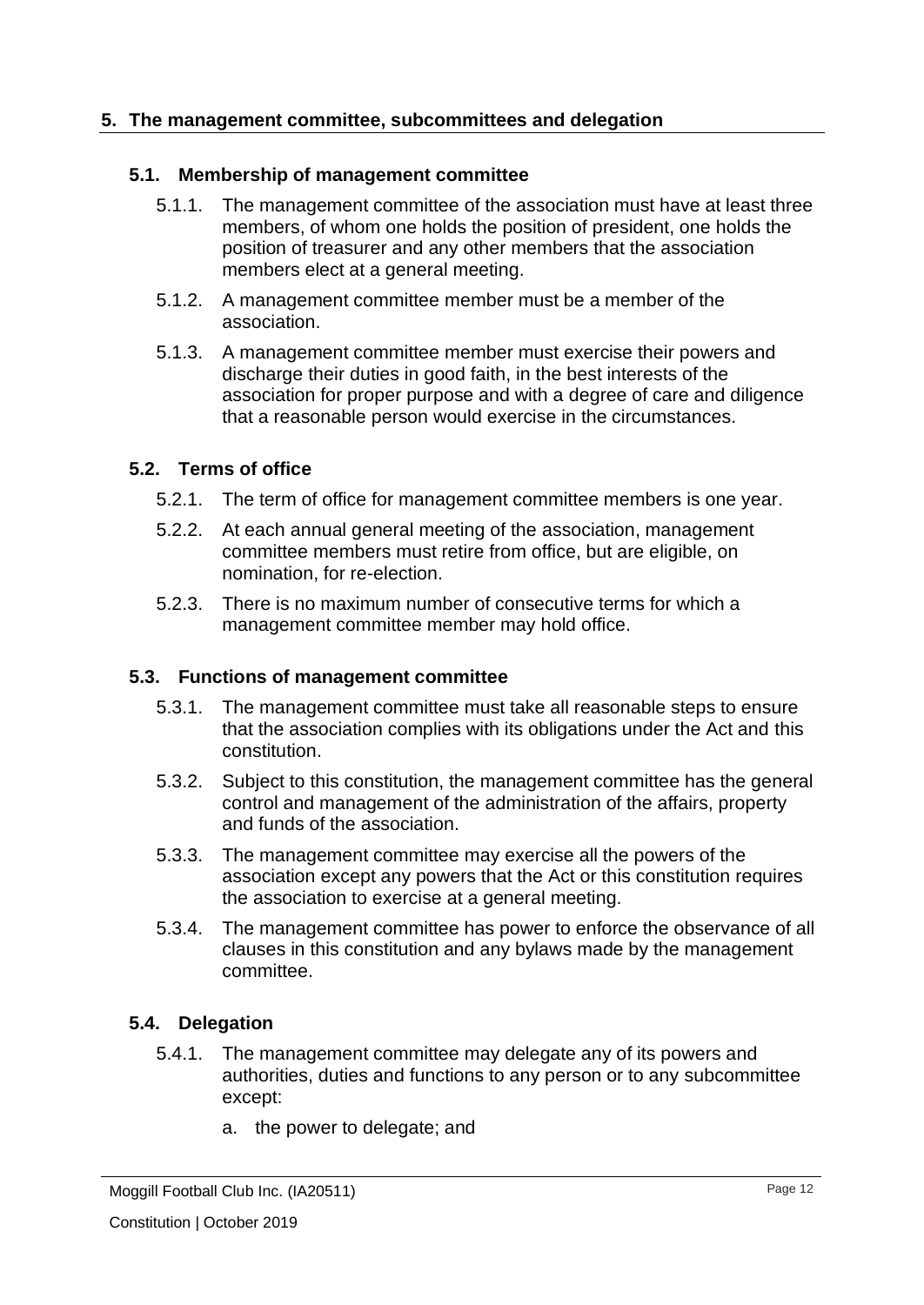- b. a function that is a duty imposed on the management committee by the Act or by any other law.
- 5.4.2. Despite any delegation under this clause, the management committee may continue to exercise all its functions, including any function that has been delegated and remains accountable for the exercise of those functions at all times.

## **5.5. Appointment of subcommittees**

- 5.5.1. The management committee may create and dissolve any subcommittees, considered appropriate by the management committee to help with the conduct of the association's operations.
- 5.5.2. Subcommittees shall have such membership, powers and duties as the management committee shall confer on them, or which the management committee shall delegate to them.
- 5.5.3. A subcommittee may meet and adjourn as it considers appropriate, or as requested by the management committee.
- 5.5.4. A member of a subcommittee who is not a management committee member is not entitled to vote at a management committee meeting.
- 5.5.5. The management committee may empower any subcommittee of the association to open and operate an account in a financial institution approved by the management committee from time to time. However, the persons eligible to operate that account must be approved by the management committee, which from time to time may remove and replace those persons or any of them.
- 5.5.6. Subject to the management committee's absolute control and supervision, each subcommittee of the association may manage its own affairs but must make regular reports to the management committee (or otherwise as the management committee may require from time to time), and each subcommittee must promptly and regularly produce its minutes and records for inspection by or on behalf of the management committee.
- 5.5.7. A subcommittee of the association must in the exercise of those powers delegated to it, conform to any regulation or restriction that the management committee may impose upon it from time to time.
- 5.5.8. The president may by virtue of their office be an ex-officio member of any subcommittee.

## <span id="page-12-0"></span>**5.6. Acts not affected by defects or disqualifications**

- 5.6.1. An act performed by the management committee, a subcommittee or a person acting under the direction of the management committee is taken to have been validly performed.
- 5.6.2. Clause [5.6.1](#page-12-0) applies even if the act was performed when: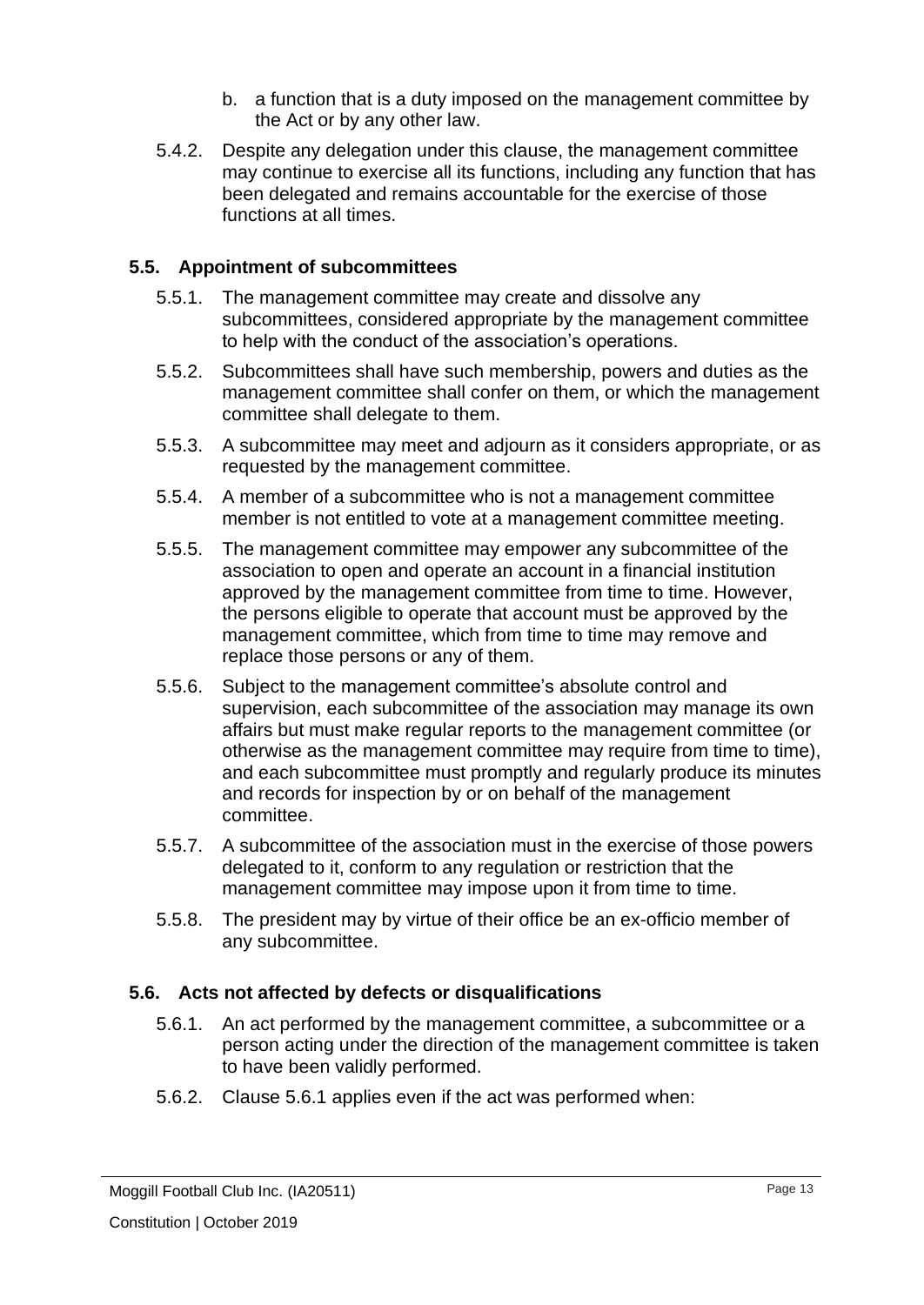- a. there was a defect, informality or irregularity in the appointment of a management committee member, subcommittee member or person acting under the direction of the management committee; or
- b. there was an irregularity in the convening or conduct of any management committee meeting, subcommittee meeting or general meeting that was not discovered until after the conclusion of that meeting; or
- c. a management committee member, subcommittee member or person acting under the direction of the management committee was disqualified from being a member.

## **6. Election, appointment and vacancies on management committee**

## **6.1. Electing the management committee**

- 6.1.1. A management committee member may only be elected as follows:
	- a. the secretary calls for nominations for management committee positions with sufficient notice before the general meeting at which the election is to be held;
	- b. any two members of the association, who are eligible to vote at general meetings, may nominate another eligible member (the *candidate*) to serve as a management committee member;
	- c. nominations must be:
		- i in writing; and
		- ii signed by the candidate and the members who nominated them; and
		- iii received by the secretary at least 14 days before the general meeting at which the election is to be held.
	- d. a list of the candidates' names in alphabetical order, with the names of the members who nominated each candidate, must be open for inspection by members of the association for at least seven days immediately preceding the general meeting;
	- e. if required by the management committee, balloting lists must be prepared containing the names of the candidates in order determined by lot;
	- f. each member present and entitled to vote at the general meeting may vote for one candidate for each vacant position on the management committee. Any equality in voting is decided as follows:
		- i if there are two candidates for a vacant management committee position and both candidates receive an equal number of votes, voting is determined by lot;
		- ii if there are three or more candidates for a vacant management committee position and two or more candidates receive an equal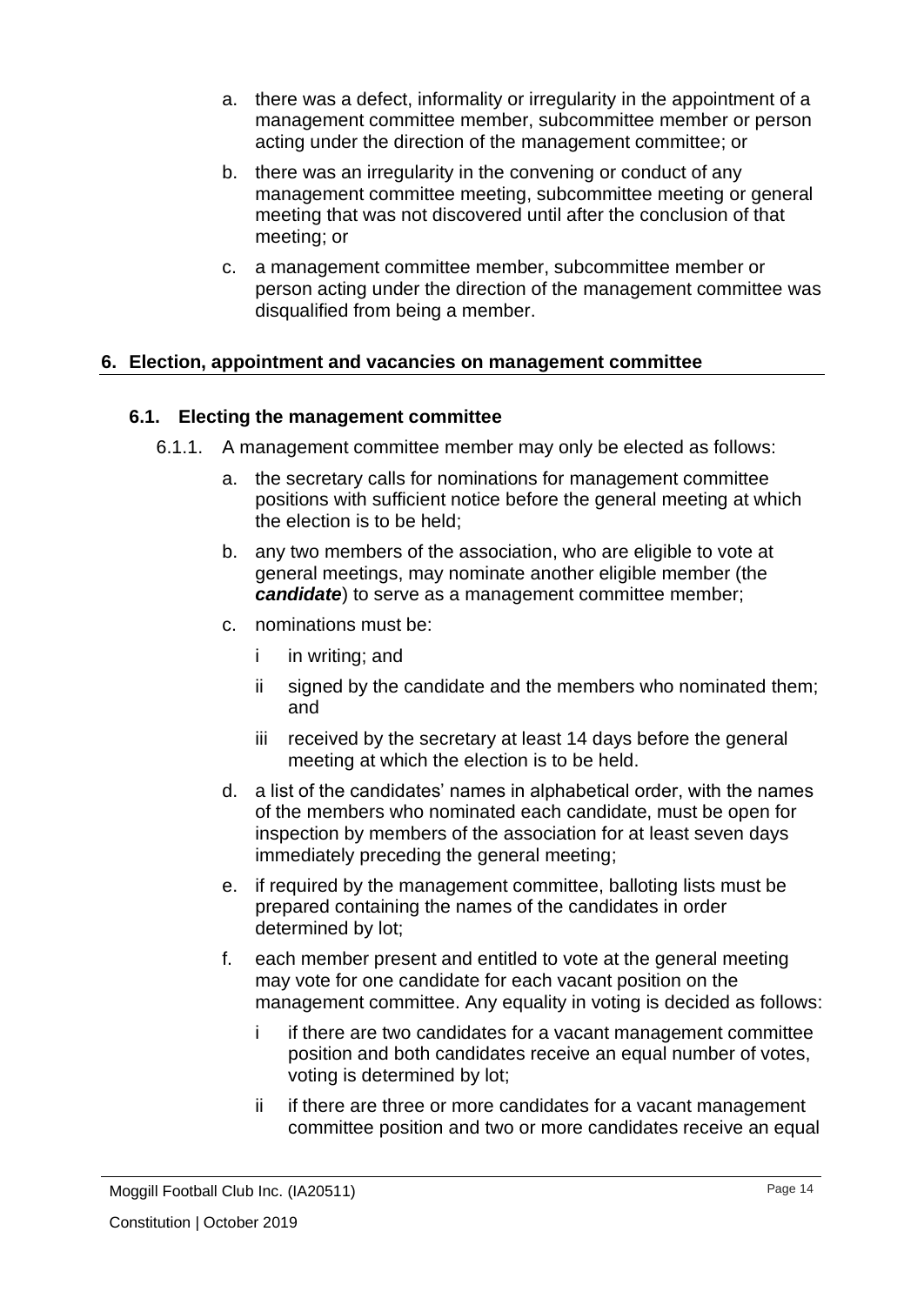highest number of votes, a second vote is conducted between only those candidates who received the equal highest number of votes. In the event that following the second vote, two or more candidates receive an equal highest number of votes, voting is determined by lot.

- g. if there is only one candidate for a vacant management committee position, the candidate is declared elected if approved by a majority of members present and voting. If the candidate is not approved, nominations for the position may be taken from the floor of the meeting;
- h. if, at the start of the general meeting, there are no candidates nominated for any vacant management committee position, nominations for that position may be taken from the floor of the meeting.
- 6.1.2. A person may be a candidate only if the person:
	- a. is an adult; and
	- b. is eligible to be elected as a management committee member under the Act.
- 6.1.3. The management committee must ensure that, before a candidate is elected as a management committee member, the candidate is advised:
	- a. whether or not the association has public liability insurance; and
	- b. if the association has public liability insurance, the amount of the insurance.

## **6.2. Resignation, removal or vacation of office of management committee member**

- 6.2.1. A management committee member may resign from the management committee by giving written notice of resignation to the secretary.
- 6.2.2. The resignation takes effect at:
	- a. the time the notice is received by the secretary; or
	- b. if a later time is stated in the notice, the later time.
- 6.2.3. A management committee member may be removed from office at a general meeting of the association if a majority of the members present and voting at the meeting vote in favour of removing the member.
- 6.2.4. Before a vote is taken about removing the member from office, the member must be given a full and fair opportunity to show cause why they should not be removed from office.
- 6.2.5. A management committee member shall vacate office if that person:
	- a. dies; or
	- b. becomes disqualified from being a management committee member under the Act; or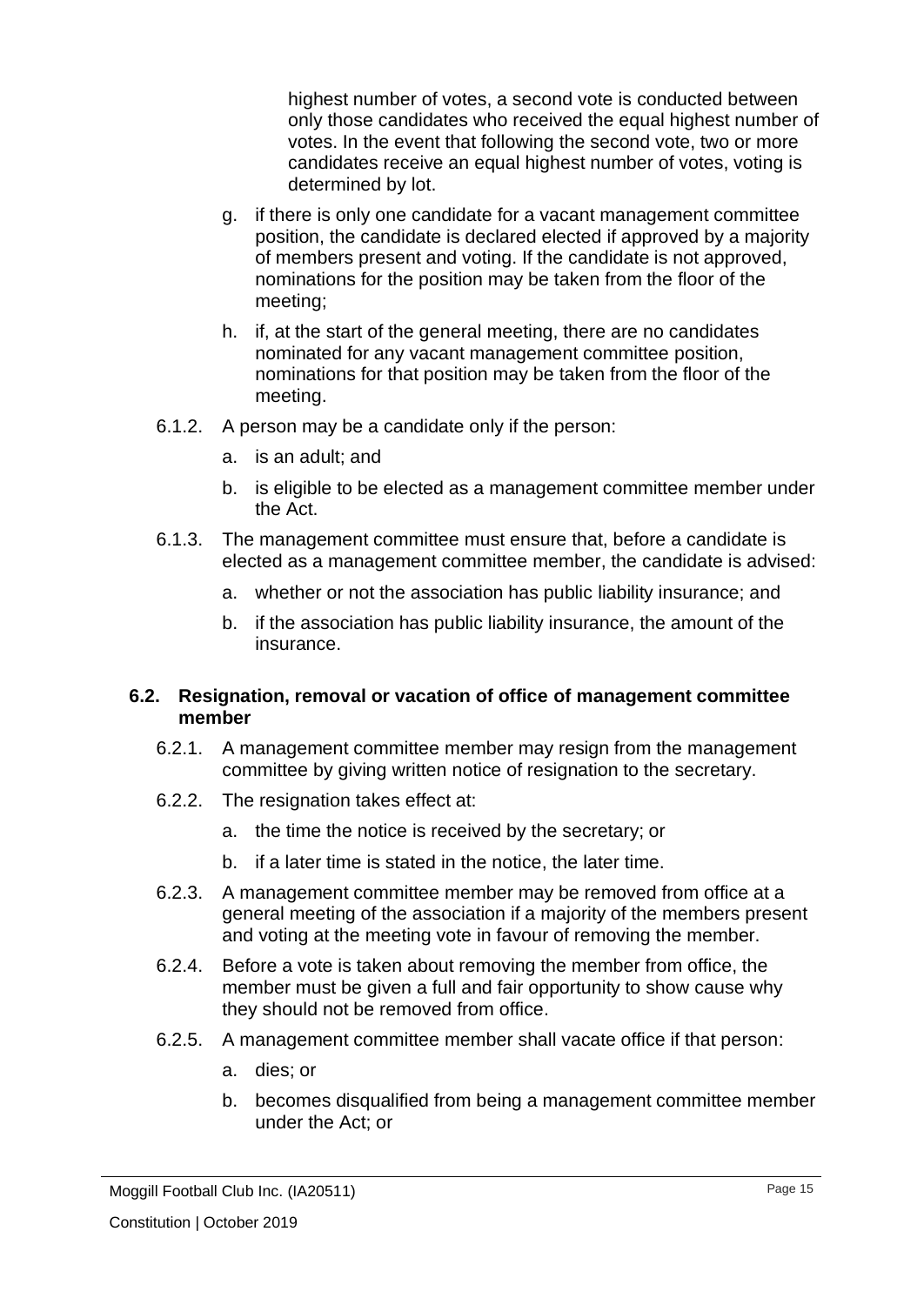- c. becomes of unsound mind or is a person whose person or estate is liable to be dealt with in any way under the law relating to mental health; or
- d. is convicted of an indictable offence or is made bankrupt; or
- e. is found to have failed to disclose the nature of any material personal interest in a matter that relates to the affairs of the association; or
- f. is absent from three consecutive management committee meetings without leave of the management committee; or
- g. becomes an employee of the association; or
- h. does not agree to undergo a criminal history check or is disqualified as a result of such a check, if the management committee requests the member to undergo a criminal history check; or
- i. does not otherwise comply with the requirements of this constitution.
- 6.2.6. A management committee member has no right of appeal against their removal from office under this clause.
- <span id="page-15-0"></span>6.2.7. Any management committee member who has their membership of the association terminated or suspended may not return to the office vacated by them for the remainder of the term for that position.
- 6.2.8. Clause [6.2.7](#page-15-0) does not apply in the case of any decision of the management committee to terminate or suspend a member's membership, which is subsequently set aside at a general meeting.

## **6.3. Vacancies on management committee**

- 6.3.1. If a casual vacancy occurs on the management committee, the continuing members of the management committee may appoint another member of the association to fill the vacancy until the next annual general meeting.
- 6.3.2. With the exception of the positions of president and treasurer, the continuing members of the management committee may act despite a casual vacancy on the management committee.
- 6.3.3. If the number of management committee members is less than the number fixed under clause [7.4.1](#page-17-0) as a quorum of the management committee, the continuing members of the management committee may act only to:
	- a. increase the number of management committee members to the number required for a quorum; or
	- b. call a general meeting of the association.
- 6.3.4. If a casual vacancy occurs in the position of president or treasurer, the continuing members of the management committee may act only to:
	- a. appoint another member of the association to fill the casual vacancy; or
	- b. call a general meeting of the association.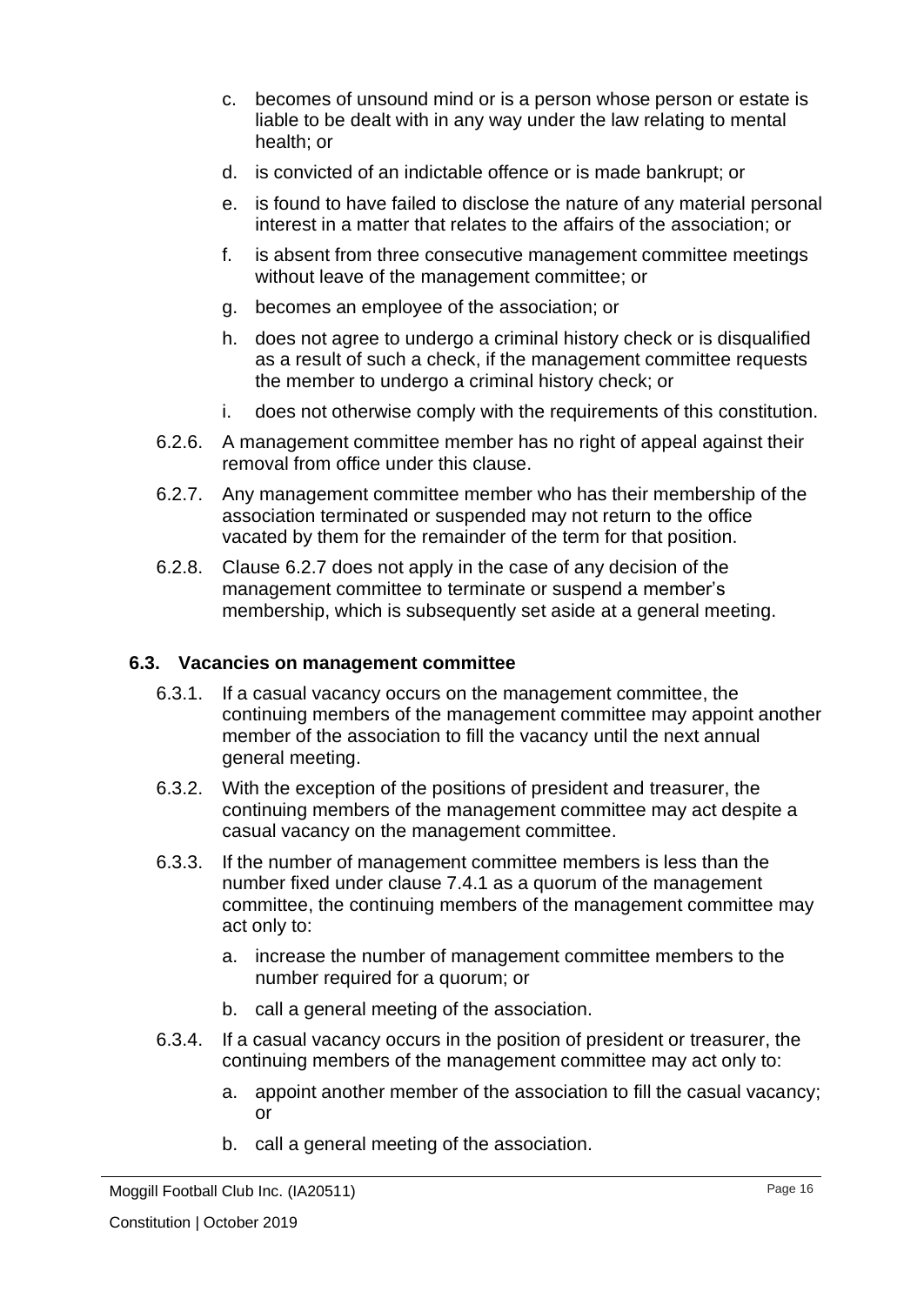## **7. Meetings of the management committee**

#### **7.1. Management committee meetings**

- 7.1.1. Subject to this clause, the management committee may meet and conduct its proceedings, as it considers appropriate, provided that the management committee must meet at least once every four months to exercise its functions.
- 7.1.2. The management committee must decide how a meeting is to be called.
- 7.1.3. Notice of a meeting is to be given in the way decided by the management committee.
- <span id="page-16-1"></span>7.1.4. The management committee may hold meetings, or permit a management committee member to take part in its meetings, by using any technology that reasonably allows the member to hear and take part in discussions as they happen.
- <span id="page-16-0"></span>7.1.5. A management committee member who participates in the meeting as mentioned in clause [7.1.4](#page-16-1) is taken to be present at the meeting.
- 7.1.6. A question arising at a management committee meeting is to be decided by a majority vote of management committee members present and voting at the meeting and, if the votes are equal, the question is decided so as to maintain the status quo.
- 7.1.7. The president is to preside as chairperson at a management committee meeting.
- 7.1.8. If there is no president or if the president is not present within 30 minutes after the time fixed for a management committee meeting, the members may choose one of their number to preside as chairperson at the meeting.

## <span id="page-16-2"></span>**7.2. Special meeting of management committee**

- 7.2.1. If the secretary receives a written request signed by at least 33% of the members of the management committee, the secretary must call a special meeting of the management committee by giving each management committee member notice of the meeting within 14 days after the secretary receives the request.
- 7.2.2. If the secretary is unable or unwilling to call the special meeting, the president must call the meeting.
- 7.2.3. A request for a special meeting must state:
	- a. why the special meeting is called; and
	- b. the business to be conducted at the meeting.
- 7.2.4. A notice of a special meeting must state:
	- a. the day, time and place of the meeting; and
	- b. the business to be conducted at the meeting.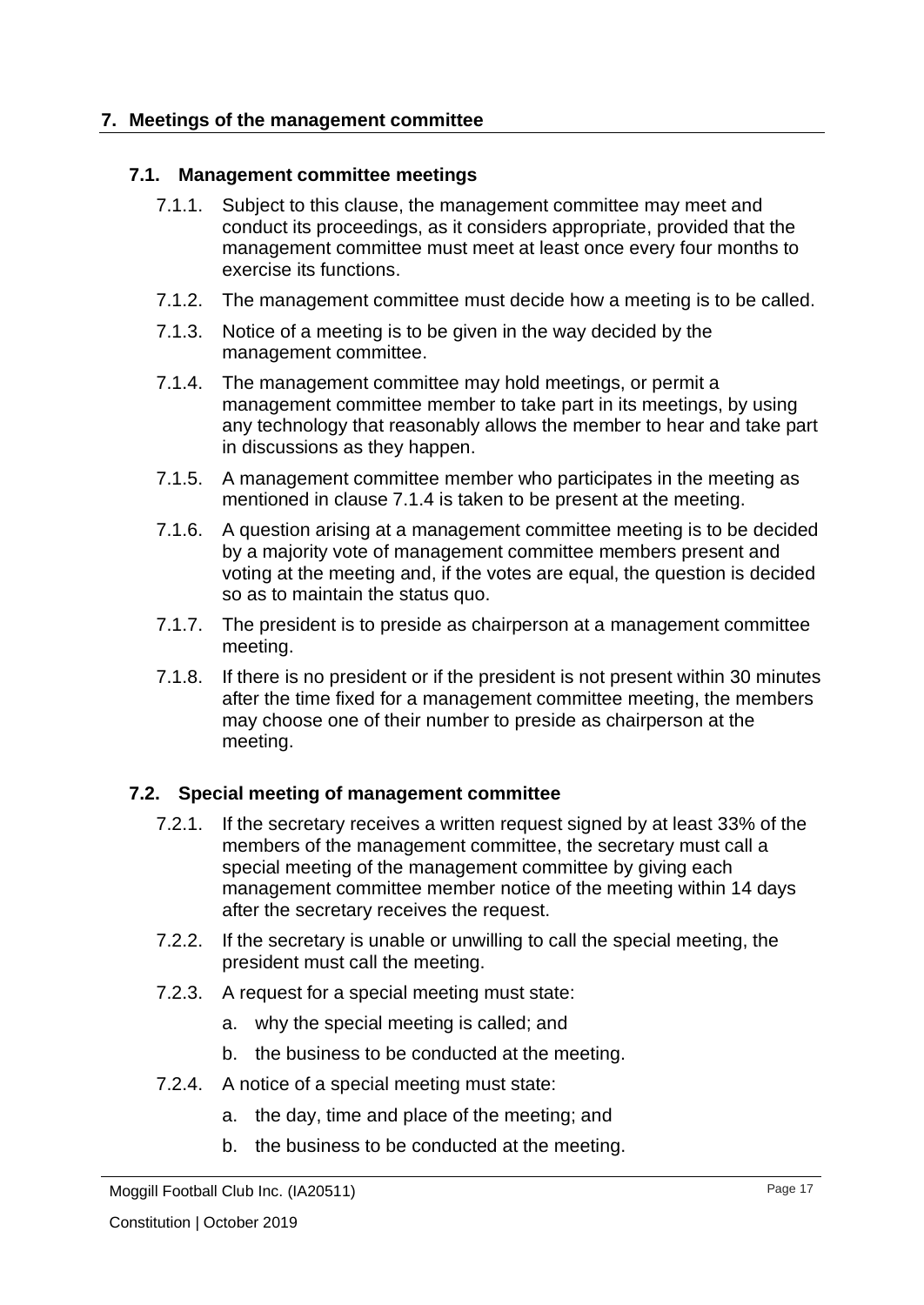- 7.2.5. Only the business listed on the notice of a special meeting of the management committee may be conducted at a special meeting of the management committee.
- 7.2.6. A special meeting of the management committee must be held within 14 days after notice of the meeting is given to the members of the management committee.

## **7.3. Minutes of management committee meetings**

- 7.3.1. The secretary must ensure full and accurate minutes of all questions, matters, resolutions and other proceedings of each management committee meeting are entered in a minute book, which may be in electronic format.
- 7.3.2. To ensure the accuracy of the minutes, the minutes of each management committee meeting must be signed by the chairperson of the meeting, or the chairperson of the next management committee meeting, verifying their accuracy.
- 7.3.3. Minutes of management committee meetings are not available for inspection, other than by management committee members.

## <span id="page-17-0"></span>**7.4. Quorum for, and adjournment of, management committee meeting**

- 7.4.1. At a management committee meeting, more than 50% of the members elected to the management committee as at the close of the last general meeting form a quorum.
- 7.4.2. If there is no quorum within 30 minutes after the time fixed for a special meeting of the management committee called upon the request of members under clause [7.2.1,](#page-16-2) the meeting lapses.
- <span id="page-17-1"></span>7.4.3. If there is no quorum within 30 minutes after the time fixed for a management committee meeting called other than upon the request of members under clause [7.2.1:](#page-16-2)
	- a. the meeting is to be adjourned for at least one day; and
	- b. the members of the management committee who are present are to decide the day, time and place of the adjourned meeting.
- 7.4.4. If, at an adjourned meeting mentioned in clause [7.4.3,](#page-17-1) there is no quorum within 30 minutes after the time fixed for the meeting, the meeting lapses.

## <span id="page-17-2"></span>**7.5. Resolutions of management committee without meeting**

- 7.5.1. A written resolution agreed in writing by a majority of the members of the management committee is as valid and effectual as if it had been passed at a management committee meeting that was properly called and held.
- 7.5.2. Such a resolution may be validly transmitted and agreed in writing electronically.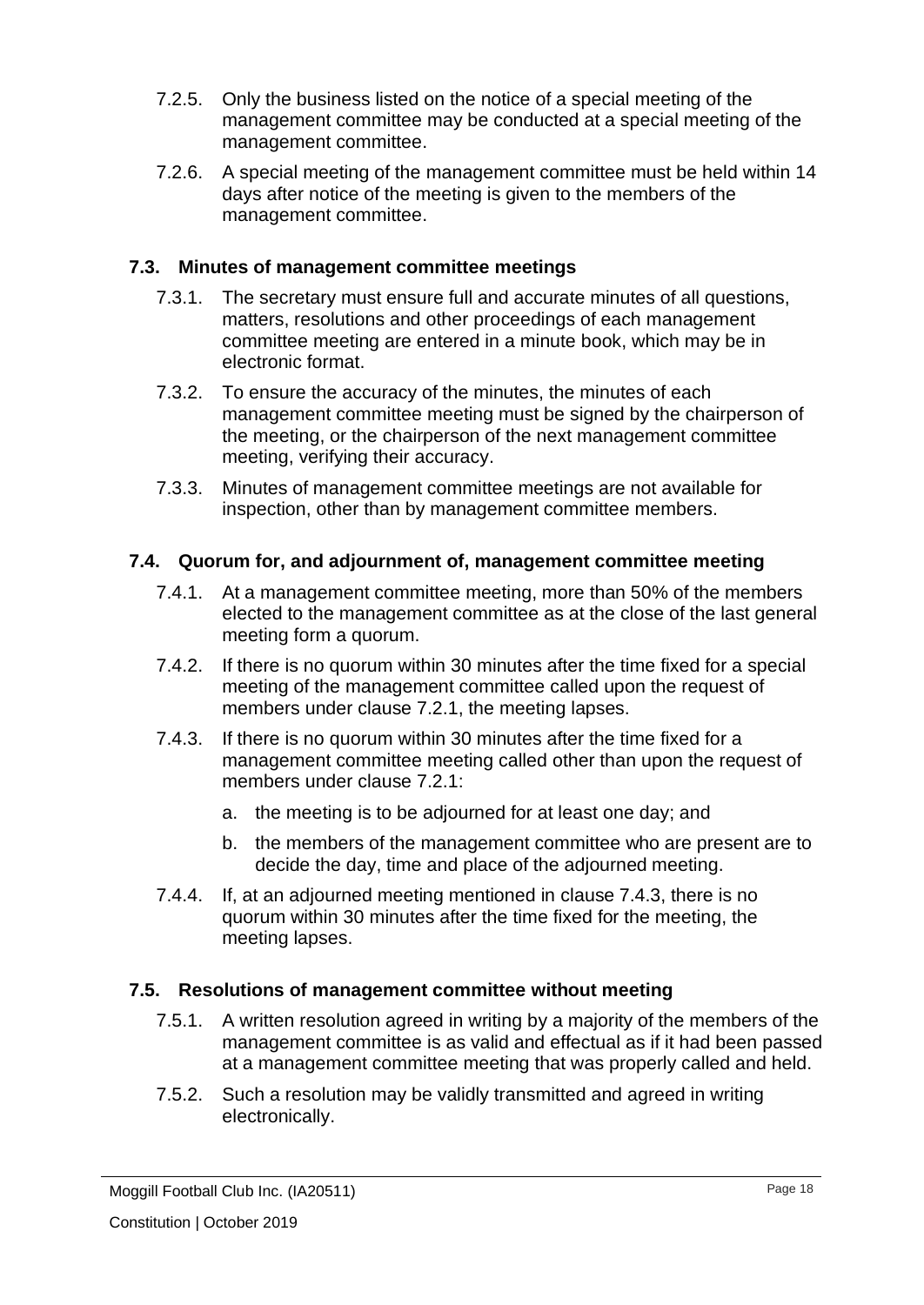7.5.3. A resolution mentioned in clause [7.5.1](#page-17-2) may consist of several documents in like form, each agreed in writing by one or more members of the management committee.

## **7.6. Register of management committee members' interests**

- 7.6.1. The secretary shall cause to be kept and updated from time to time a register of declared interests of management committee members.
- <span id="page-18-0"></span>7.6.2. If a management committee member has a material personal interest in a matter that relates to the affairs of the association:
	- a. the management committee member must declare the interest;
	- b. the management committee member must not vote on matters that relate to the interest and, if the member does vote, the member's vote must not be counted;
	- c. the association cannot avoid the transaction merely because of the existence of the interest;
	- d. the interest must be recorded in the minutes of the management committee meeting at which the disclosure is made and also in the register of declared interests of management committee members.
- 7.6.3. Clause [7.6.2](#page-18-0) does not apply to a material personal interest:
	- a. that exists only because the member belongs to a class of persons for whose benefit the association is established; or
	- b. that the member has in common with all, or a substantial proportion of, the members of the association.

## **8. Meetings of members**

## **8.1. Annual general meetings**

- 8.1.1. The association's annual general meeting must be held:
	- a. at least once each year; and
	- b. within 6 months after the end date of the association's reportable financial year.
- 8.1.2. The following business must be conducted at each annual general meeting of the association:
	- a. receiving and adopting the association's financial statement, and audit report, for the last reportable financial year;
	- b. electing management committee members;
	- c. appointing an auditor or an accountant for the present financial year.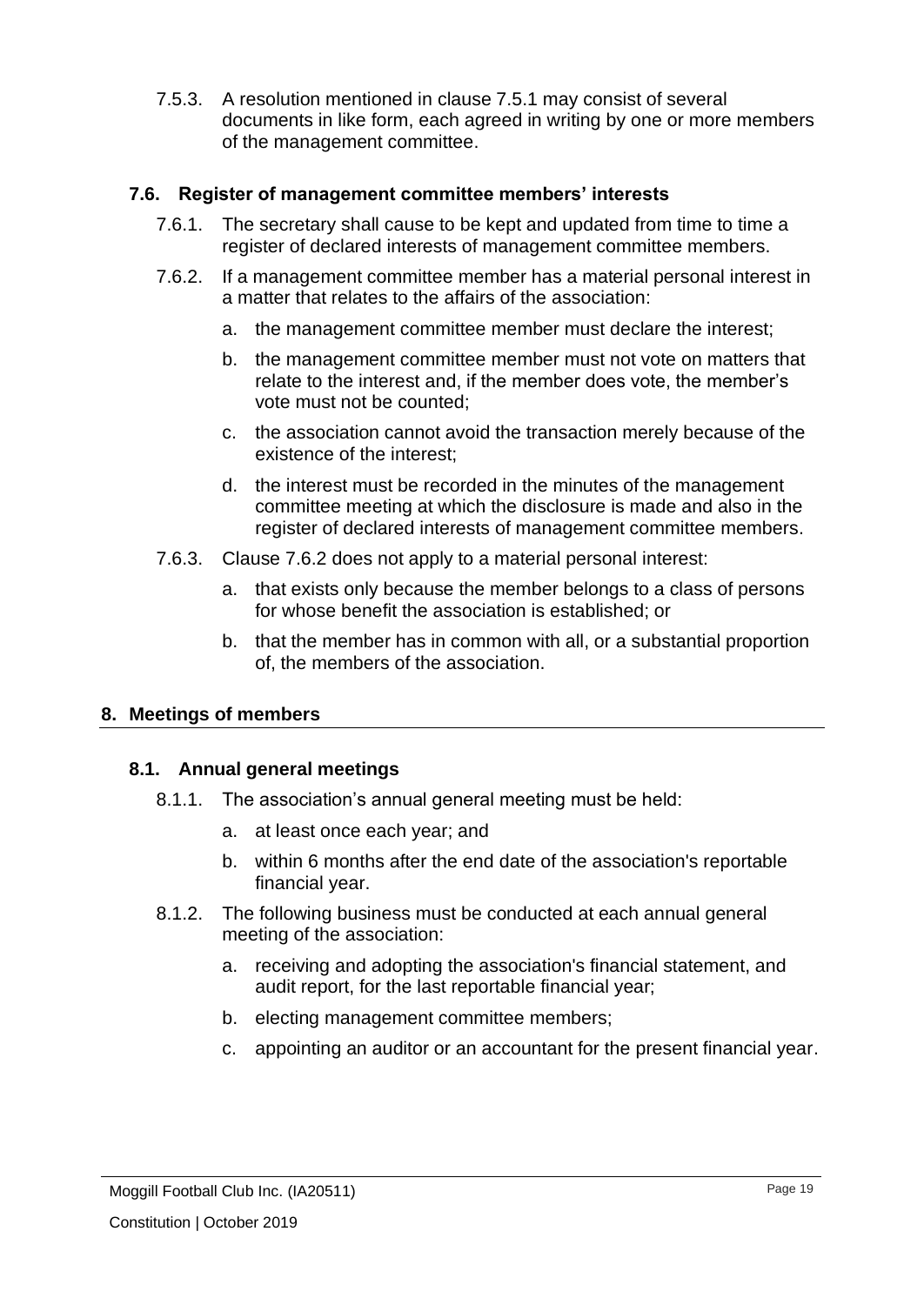## <span id="page-19-2"></span>**8.2. General meetings**

- <span id="page-19-1"></span><span id="page-19-0"></span>8.2.1. The secretary must call a general meeting by giving each member of the association written notice of the meeting within 14 days after:
	- a. being directed to call the meeting by the management committee; or
	- b. being given a written request signed by at least the number of members of the association who are entitled to vote at general meetings equal to double the number of members of the association on the management committee when the request is signed plus one.
- 8.2.2. A request mentioned in clause [8.2.1](#page-19-2) must state any proposed resolution to be considered at the general meeting.
- 8.2.3. A general meeting must be held within 28 days after the secretary is directed or requested to call the meeting as mentioned in clause [8.2.1.](#page-19-2)
- 8.2.4. If the secretary is unable or unwilling to call the general meeting, the president must call the meeting.
- <span id="page-19-3"></span>8.2.5. If the secretary or president do not within 28 days from the date of receipt of the request mentioned in clause [8.2.1.b](#page-19-1) duly proceed to call the meeting, the members who made the initial request (or any of them) may themselves call and arrange to hold the meeting.
- 8.2.6. Any meeting called by the members under clause [8.2.5](#page-19-3) must be called in the same manner as that in which meetings are called by the management committee, and must be held not later than three months from the date of receipt of the request mentioned in clause [8.2.1.b.](#page-19-1)
- 8.2.7. All reasonable expenses of convening and conducting such a meeting shall be borne by the association.

## **8.3. Notice of general meeting**

- 8.3.1. The secretary may call a general meeting of the association.
- 8.3.2. If the secretary is unable or unwilling to call a general meeting, the president may call the meeting.
- 8.3.3. Written notice of a general meeting must be provided to each member of the association at least 14 days before the date of the general meeting.
- 8.3.4. A notice of a general meeting must state the business to be conducted at the meeting and must specify the date, time and place for the meeting.

#### **8.4. Quorum for, and adjournment of, general meeting**

- 8.4.1. The quorum for any general meeting is at least the number of members equal to the number of members on the management committee at the close of the association's last general meeting plus one.
- 8.4.2. No business may be conducted at a general meeting unless there is a quorum of members when the meeting proceeds to business.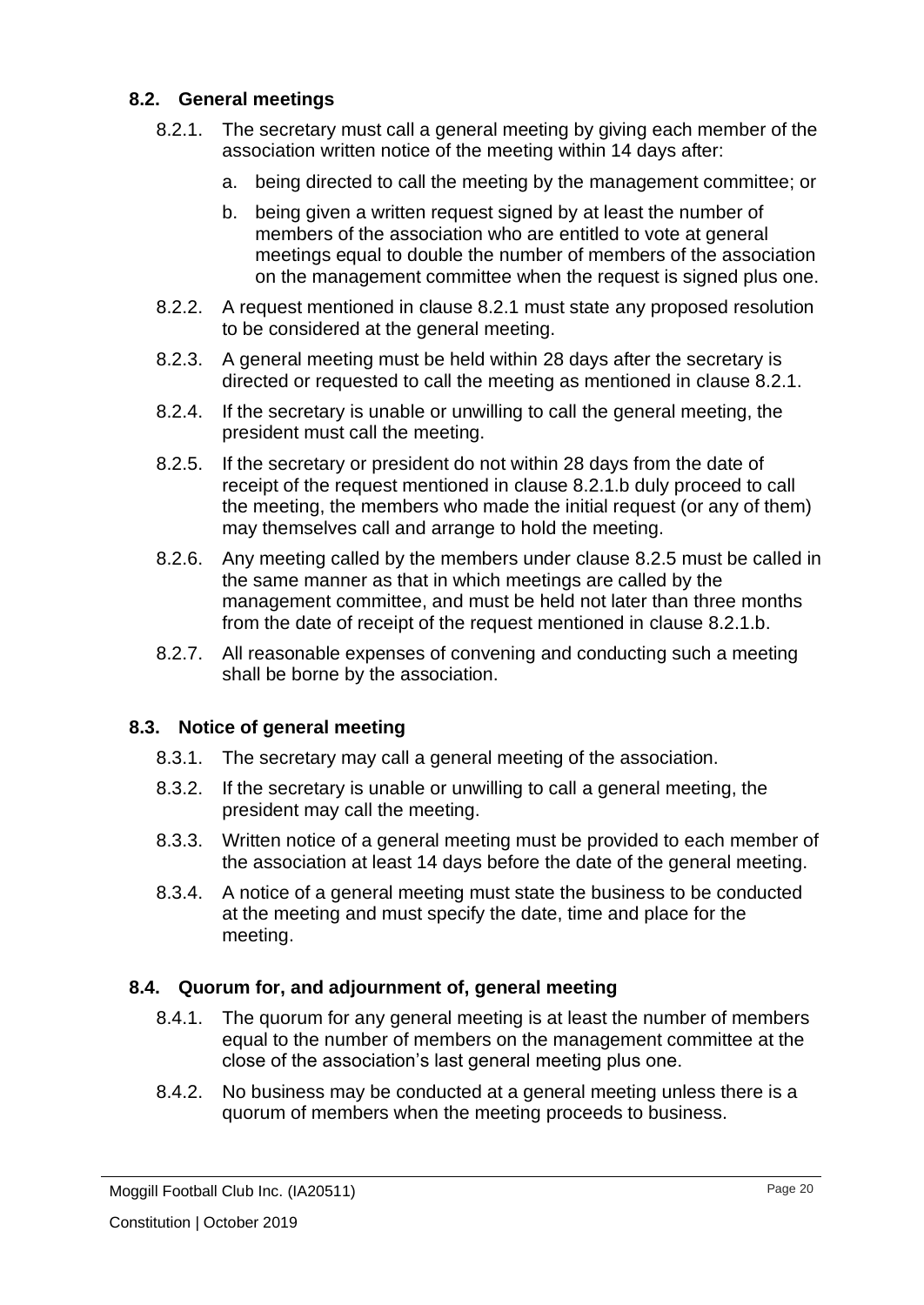- 8.4.3. If there is no quorum within 30 minutes after the time fixed for a general meeting called upon the request of members of the association under clause [8.2.1.b,](#page-19-1) the meeting lapses.
- 8.4.4. If there is no quorum within 30 minutes after the time fixed for a general meeting called other than upon the request of members of the association under clause [8.2.1.b:](#page-19-1)
	- a. the meeting is to be adjourned for at least seven days; and
	- b. the management committee is to decide the day, time and place of the adjourned meeting.
- 8.4.5. The chairperson may, with the consent of any meeting at which there is a quorum, and must if directed by the meeting, adjourn the meeting from time to time and from place to place.
- 8.4.6. No business will be transacted at any adjourned general meeting other than the business left unfinished at the meeting from which the adjournment took place.
- 8.4.7. A resolution passed at any adjourned meeting will for all purposes be treated as having been passed on the date when it was in fact passed and will not be deemed to have been passed on any earlier date.
- 8.4.8. When a meeting is adjourned, a new notice of the adjourned meeting is required only if the meeting is adjourned for 14 days or more.

## <span id="page-20-1"></span>**8.5. Procedure at general meeting**

- 8.5.1. An eligible voting member may take part and vote in a general meeting in person or by proxy.
- <span id="page-20-0"></span>8.5.2. A member who participates in a meeting as mentioned in clause [8.5.1](#page-20-1) is taken to be present at the meeting.
- 8.5.3. At each general meeting:
	- a. the president is to preside as chairperson; and
	- b. if there is no president or if the president is not present within 30 minutes after the time fixed for the meeting or is unwilling to act, the members present may choose another management committee member to be chairperson of the meeting; and
	- c. if there is no management committee member present the members may choose one of their number to preside as chairperson at the meeting; and
	- d. the chairperson must conduct the meeting in a proper and orderly way; and
	- e. a member who is not present at a general meeting is not permitted to take part using technology.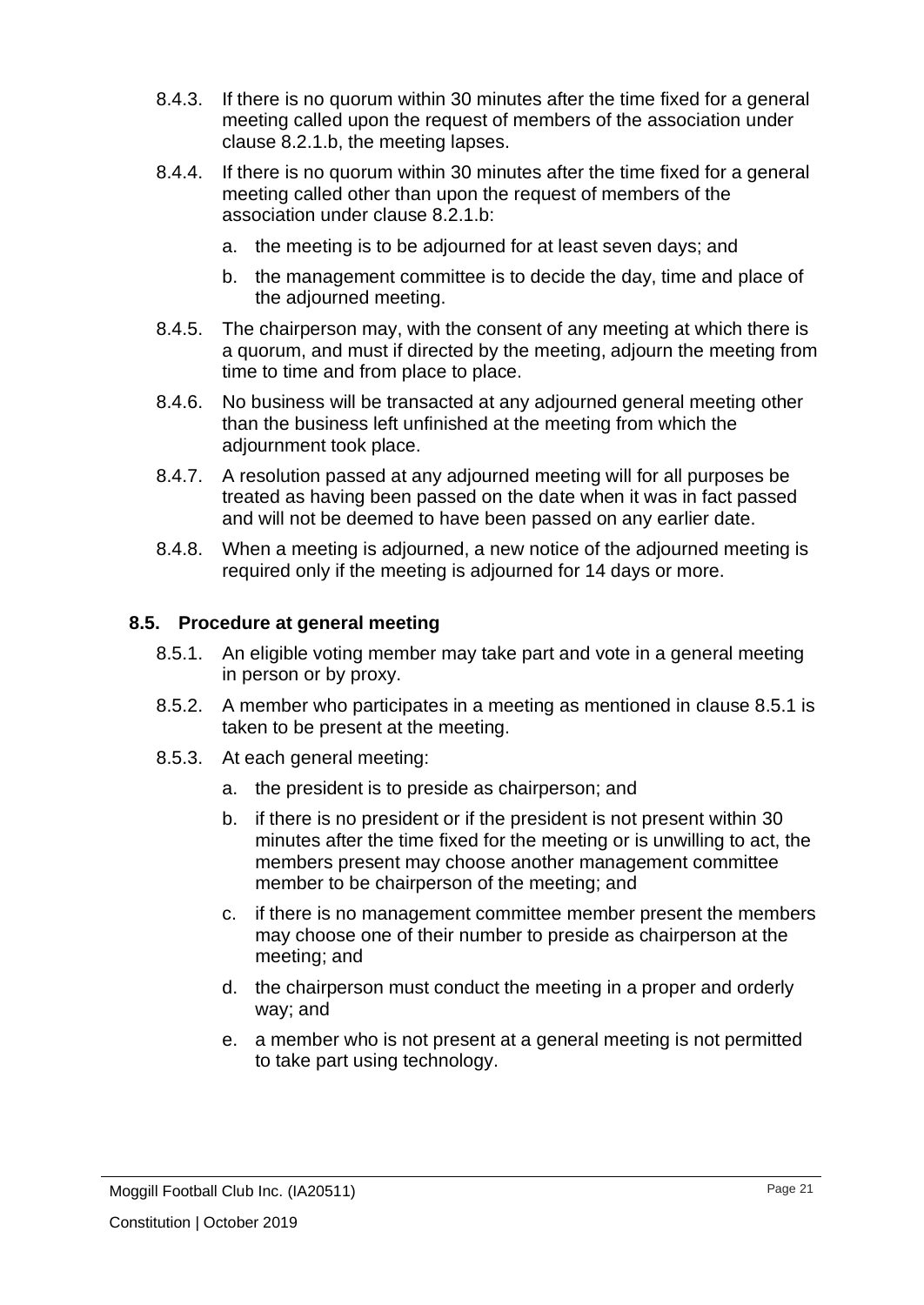## **8.6. Voting at general meeting**

- 8.6.1. At a general meeting, each question, matter or resolution, other than a special resolution, must be decided by a majority vote of the eligible voting members present and voting.
- 8.6.2. Each member present and entitled to vote is entitled to one vote only and, if the votes are equal, the question is decided so as to maintain the status quo.
- 8.6.3. A member is not entitled to vote at a general meeting if the member's annual subscription is in arrears at the date of the meeting.
- 8.6.4. A challenge to a member's right to vote at a general meeting:
	- a. may only be made at the meeting; and
	- b. must be determined by the chairperson, whose decision is final.
- 8.6.5. The method of voting is to be decided by the management committee.
- 8.6.6. However, if at least 20% of the members present demand a secret ballot, voting must be by secret ballot.
- 8.6.7. If a secret ballot is held, the chairperson must appoint two members to conduct the secret ballot in the way the chairperson decides.
- 8.6.8. The result of a vote as declared by the chairperson is taken to be a resolution of the meeting at which the vote was held. Neither the chairperson nor the minutes need to state the number or proportion of the votes recorded in favour or against.
- 8.6.9. Before any vote is taken the chairperson must inform the meeting whether any proxy votes have been received and the manner in which proxy votes are to be cast.

#### **8.7. Proxies**

- 8.7.1. Any member who is entitled to vote at general meetings may appoint another member, who is also entitled to vote at general meetings, as the member's proxy to attend and vote for the member at a general meeting.
- 8.7.2. The instrument appointing a proxy is taken to confer authority to demand or join in demanding a secret ballot.
- 8.7.3. Each instrument appointing a proxy must be received by the secretary before the start of the meeting or adjourned meeting at which the person named in the instrument proposes to vote.
- 8.7.4. An instrument appointing a proxy must be in writing and be in the following or similar form:

| Moggill Football Club Inc.:                                                    |            |       |    |  |  |  |  |  |
|--------------------------------------------------------------------------------|------------|-------|----|--|--|--|--|--|
|                                                                                | of, $\_\_$ | being |    |  |  |  |  |  |
| a member of the association, appoint                                           |            |       | ΩŤ |  |  |  |  |  |
| as my proxy to vote for me on my behalf at the (annual) general meeting of the |            |       |    |  |  |  |  |  |
|                                                                                |            |       |    |  |  |  |  |  |
| and at any adjournment of the meeting.                                         |            |       |    |  |  |  |  |  |
| Signed this                                                                    | day of     | 20    |    |  |  |  |  |  |
|                                                                                |            |       |    |  |  |  |  |  |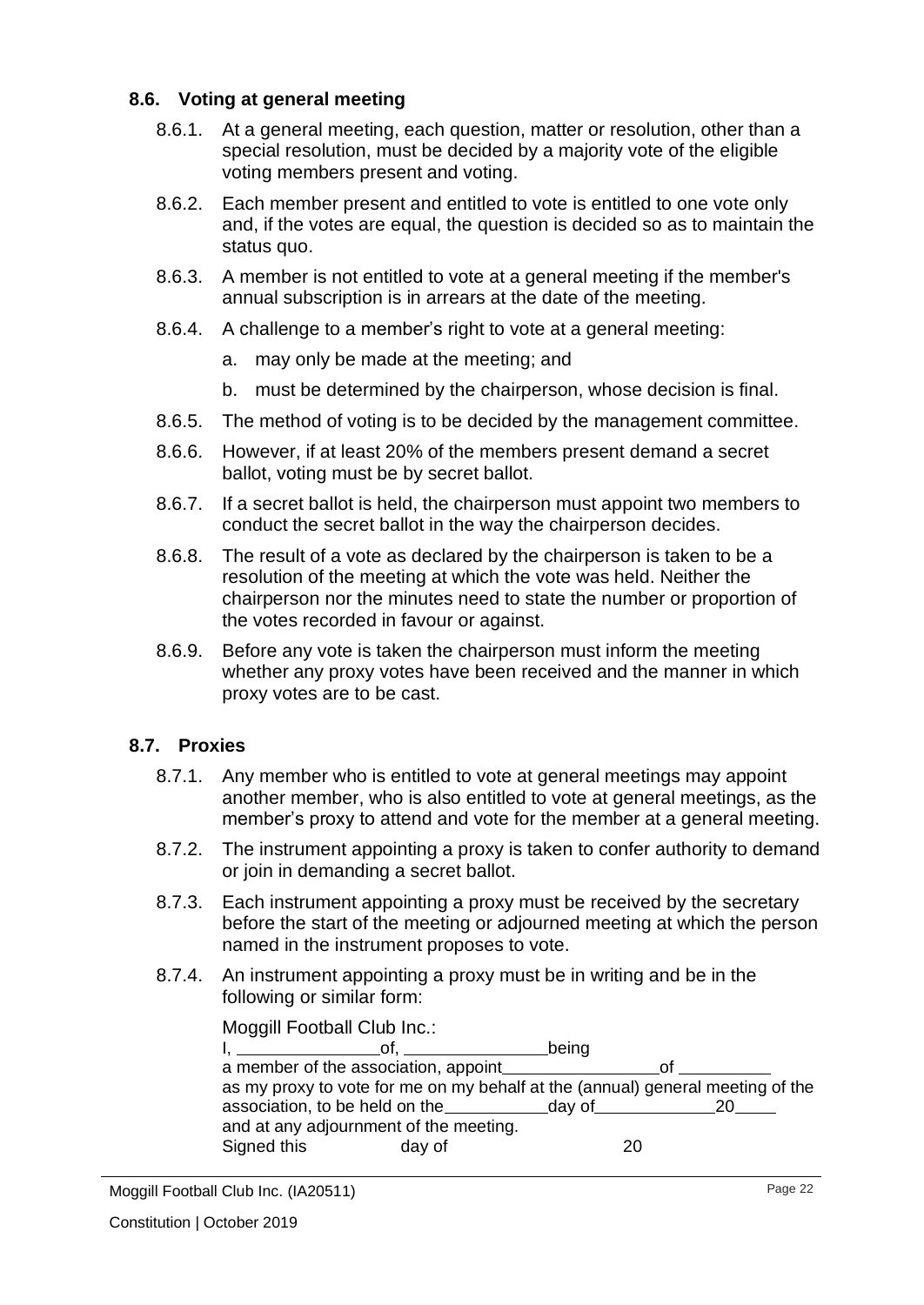Signature<br>
Signature

- 8.7.5. The instrument appointing a proxy must be signed by the appointor.
- 8.7.6. Unless otherwise instructed by the appointor, the proxy may vote as the proxy considers appropriate.
- 8.7.7. If a member wants a proxy to vote for or against a resolution, the instrument appointing the proxy must be in writing and be in the following or similar form:

Moggill Football Club Inc.:  $I,$   $I,$  being a member of the association, appoint of as my proxy to vote for me on my behalf at the (annual) general meeting of the association, to be held on the day of 20 and at any adjournment of the meeting. Signed this day of 20 **Signature** This form is to be used \*in favour of/\*against [*strike out whichever is not wanted*] the following resolutions:

[*List relevant resolutions*]

- 8.7.8. Unless the secretary has received written notice of the matter before the start or resumption of the meeting at which a proxy votes, a vote cast by the proxy will be valid even if, before the proxy votes:
	- a. the appointing member dies; or
	- b. the member is mentally incapacitated; or
	- c. the member revokes the proxy's appointment.

#### **8.8. Minutes of general meetings**

- 8.8.1. The secretary must ensure full and accurate minutes of all questions, matters, resolutions and other proceedings of each general meeting are entered in a minute book, which may be in electronic format.
- 8.8.2. To ensure the accuracy of the minutes:
	- a. the minutes of each annual general meeting must be signed by the chairperson of the meeting, or the chairperson of the next meeting of the association that is a general meeting or annual general meeting, verifying their accuracy; and
	- b. the minutes of each general meeting must be signed by the chairperson of the meeting, or the chairperson of the next general meeting, verifying their accuracy.
- 8.8.3. If asked by a member of the association, the secretary must, within 28 days after the request is made:
	- a. make the minutes for a particular general meeting available for inspection by the member at a mutually agreed time and place; and
	- b. give the member a copy of the minutes of the meeting.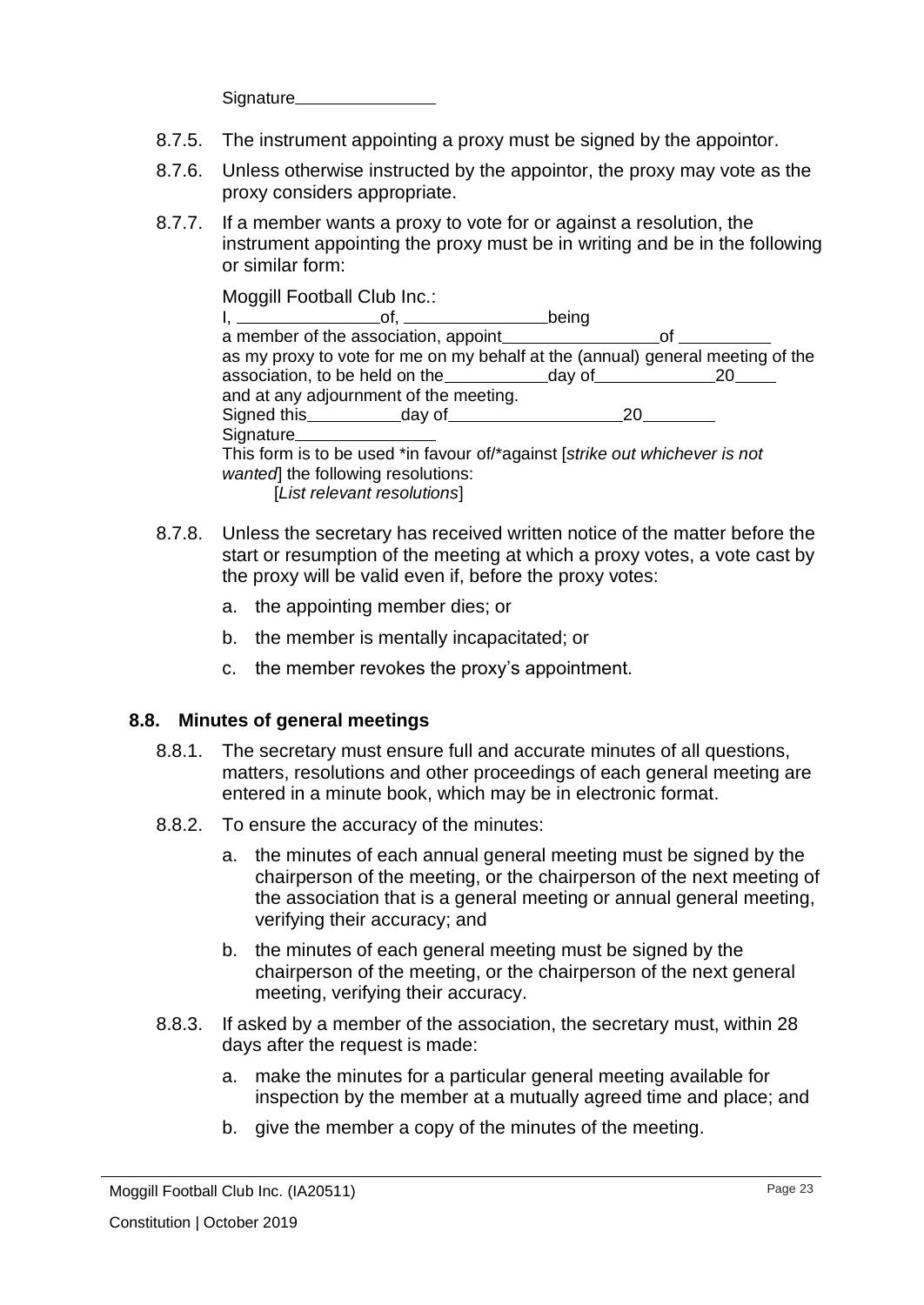8.8.4. The association may require the member to pay the reasonable costs of providing copies of the minutes.

## **9. Secretary**

## **9.1. Appointment or election of secretary**

- 9.1.1. The secretary must be an individual residing in Queensland, or in another state but not more than 65km from the Queensland border, who is:
	- a. an eligible member of the association elected as secretary by the members at a general meeting; or
	- b. any of the following people appointed by the management committee as secretary:
		- i a member of the association's management committee;
		- ii another member of the association;
		- iii another person.
- <span id="page-23-2"></span><span id="page-23-1"></span><span id="page-23-0"></span>9.1.2. If a vacancy occurs in the office of secretary, the members of the management committee must ensure a secretary is appointed or elected within one month after the vacancy occurs.
- 9.1.3. If the management committee appoints a person mentioned in clause [9.1.1.b.ii](#page-23-0) as secretary, other than to fill a casual vacancy on the management committee, the person does not become a management committee member.
- <span id="page-23-3"></span>9.1.4. However, if the management committee appoints a person mentioned in clause [9.1.1.b.ii](#page-23-0) as secretary to fill a casual vacancy on the management committee, the person becomes a management committee member.
- 9.1.5. If the management committee appoints a person mentioned in clause [9.1.1.b.iii](#page-23-1) as secretary, the person does not become a management committee member.

## **9.2. Removal of secretary**

- 9.2.1. A secretary who has been appointed by the management committee may at any time be removed by the management committee.
- 9.2.2. If the management committee removes a secretary who is a person mentioned in clause [9.1.1.b.i,](#page-23-2) the person remains a management committee member.
- 9.2.3. If the management committee removes a secretary who is a person mentioned in clause [9.1.1.b.ii](#page-23-0) and who has been appointed to a casual vacancy on the management committee under clause [9.1.4,](#page-23-3) the person remains a management committee member.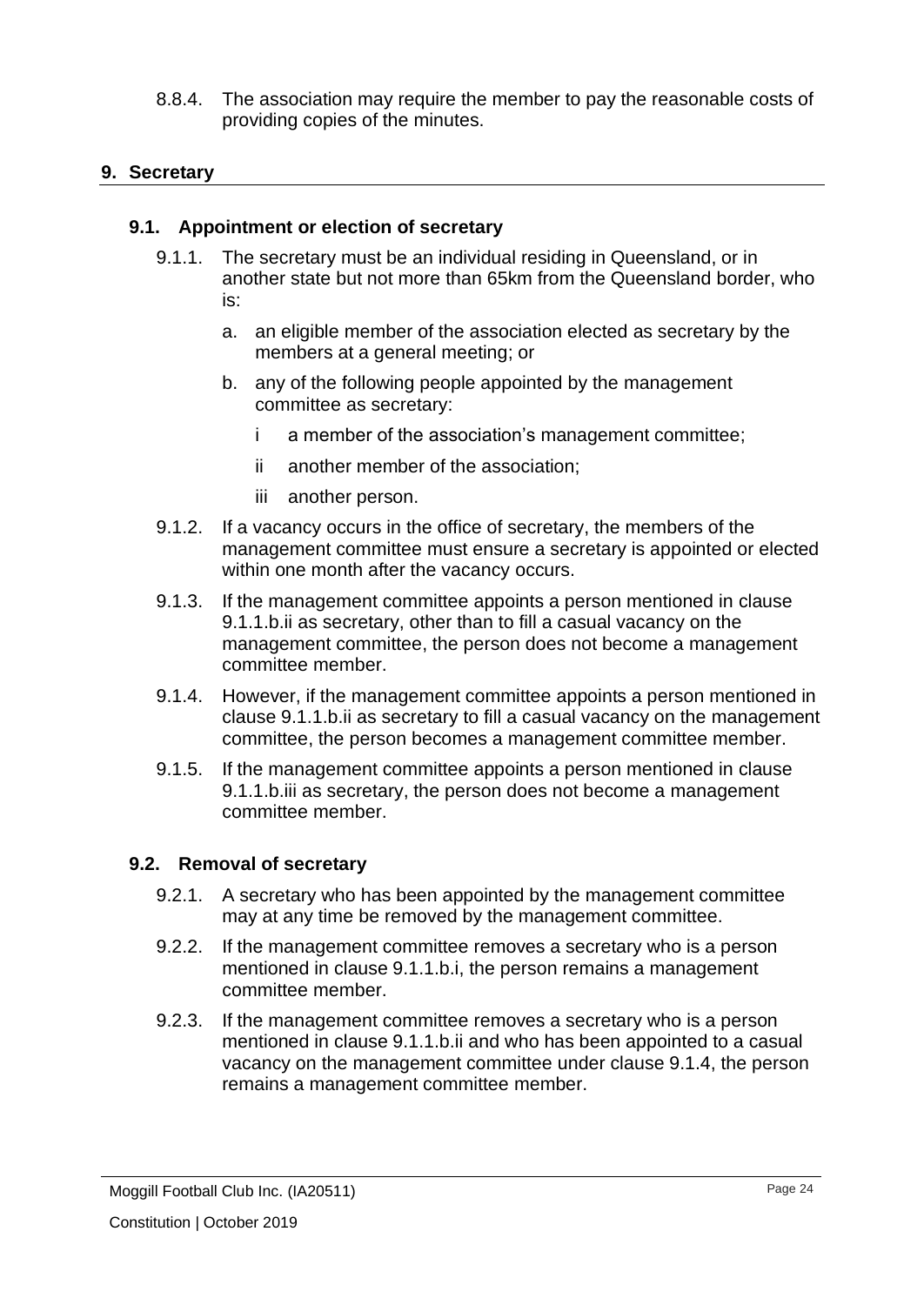## **9.3. Functions of secretary**

- 9.3.1. The secretary's functions include, but are not limited to:
	- a. calling meetings of the association, including preparing notices of a meeting and of the business to be conducted at the meeting in consultation with the president of the association; and
	- b. keeping minutes of each meeting; and
	- c. keeping copies of all correspondence and other documents relating to the association; and
	- d. maintaining the register of members of the association.

## **10.Finance**

## **10.1. Funds and accounts**

- 10.1.1. The funds of the association must be kept in one or more accounts in the name of the association in a financial institution decided by the management committee.
- 10.1.2. Records and accounts must be kept in the English language showing full and accurate particulars of the financial affairs of the association.
- 10.1.3. All amounts must be deposited in a financial institution account as soon as possible after receipt.
- 10.1.4. A payment by the association of \$100 or more must be made by cheque or electronic funds transfer.
- 10.1.5. Any cheque or electronic funds transfer must be signed or approved by any two of the following:
	- a. the president;
	- b. the secretary;
	- c. the treasurer;
	- d. any other person who has been authorised by the management committee to sign cheques issued or approve electronic funds transfers by the association.
- 10.1.6. Cheques, other than cheques for wages, allowances or petty cash recoupment, must be crossed not negotiable.
- 10.1.7. A petty cash account may be kept on the imprest system, and the management committee must decide the amount of petty cash to be kept in any such account.
- 10.1.8. All expenditure must be approved or ratified at a management committee meeting.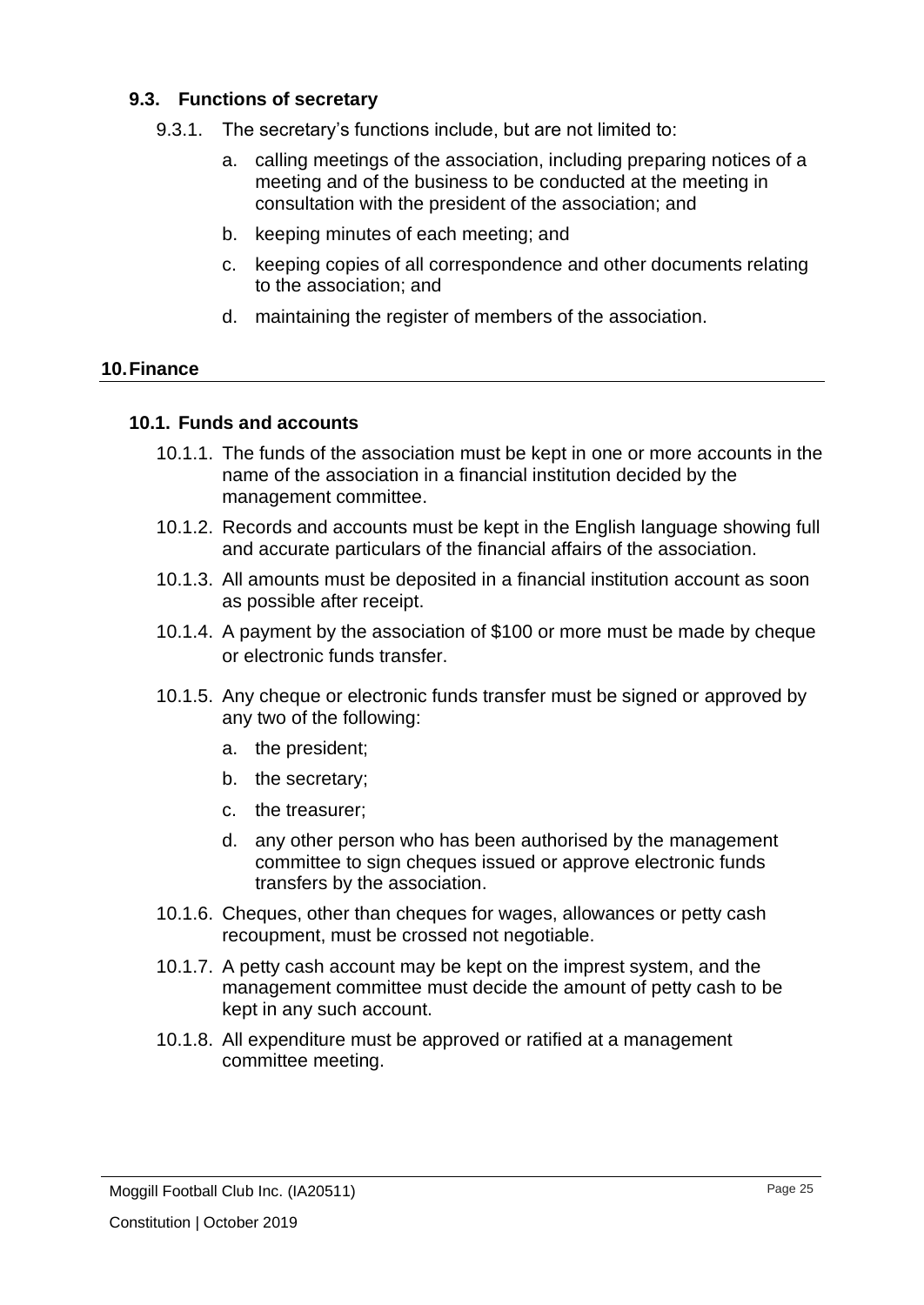## **10.2. Annual financial statement**

- 10.2.1. On behalf of the management committee, the treasurer must, as soon as possible after the end date of each financial year, ensure a financial statement for its last reportable financial year is prepared.
- 10.2.2. The management committee must ensure that the association's financial statement is audited by an auditor or an accountant and presented to the annual general meeting for adoption.

## **10.3. General financial matters**

- 10.3.1. The income and property of the association must be applied solely towards the promotion of the objects of the association as set out in this constitution and no portion thereof is to be paid or transferred directly or indirectly by way of dividend, bonus or otherwise by way of profit to or among the members of the association, provided that nothing herein prevents the payment in good faith of:
	- a. remuneration of any person in return for services actually rendered to the association; or
	- b. repayment for out-of-pocket expenses incurred on behalf of the association; or
	- c. payment for sale or hire of goods or payment of rent for premises let to the association; or
	- d. interest to any member in respect of money advanced by that member to the association or otherwise owing by the association to the member, provided that the rate of interest is not more than the current rate being charged for overdrawn accounts on money lent (regardless of the term of the loan) by:
		- i the financial institution of the association; or
		- ii if there is more than one financial institution of the association, the financial institution nominated by the management committee.
- 10.3.2. The association precludes the payment to an officer or employee of the association of an amount by way of commission or allowance calculated by reference to the quantity of liquor sold or supplied by the association or the receipts of the association for such liquor.

## **10.4. Financial year**

10.4.1. The association's financial year will commence on 1 October and end on 30 September in the following year.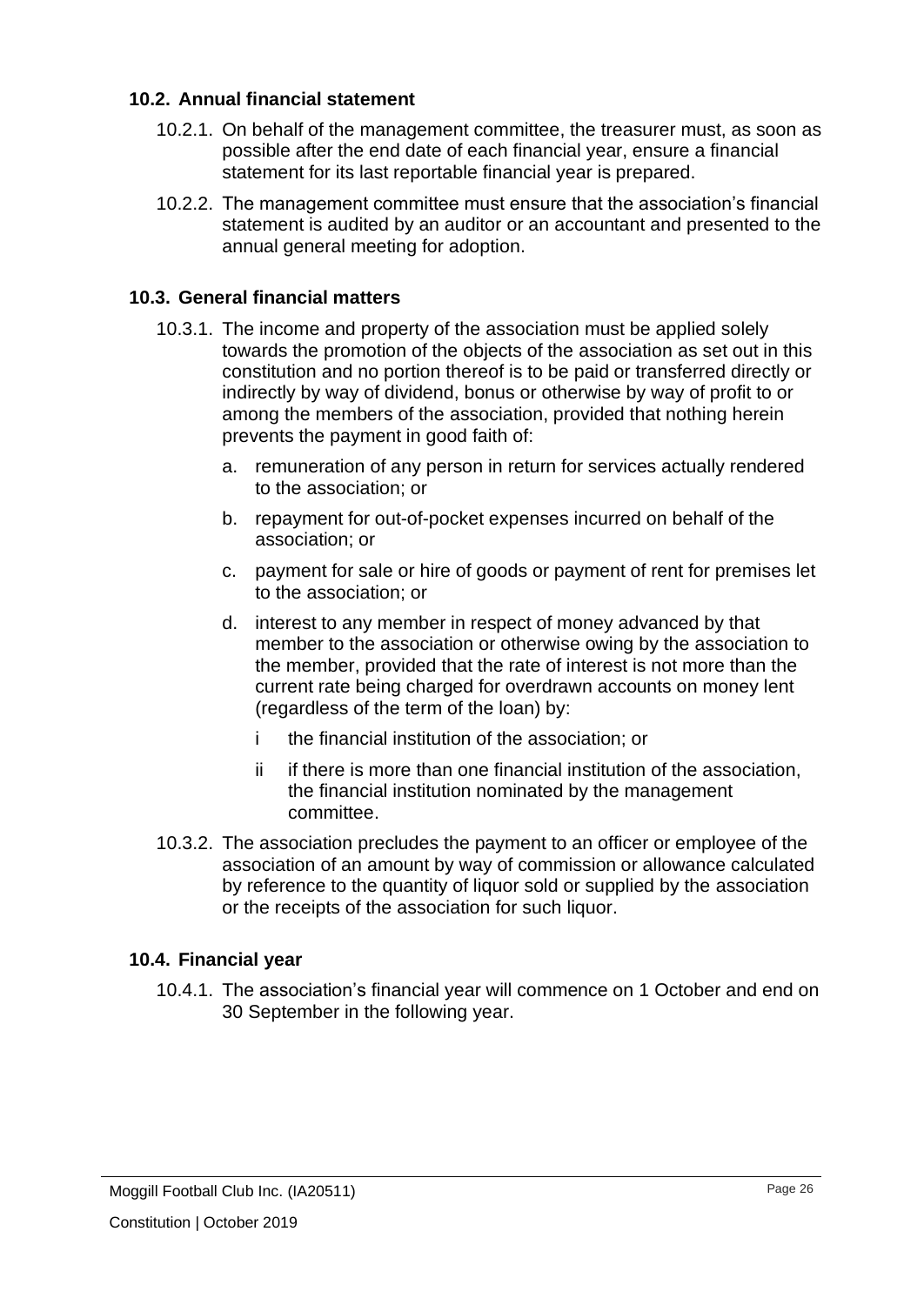## **11.1. Documents**

11.1.1. The management committee must ensure the safe custody of books, documents, instruments of title and securities of the association.

## **11.2. Notices**

- 11.2.1. A written notice may be given by the association to any member either personally, electronically or by sending it by post to the member's last address notified in writing to the association.
- 11.2.2. Where a notice is sent by post:
	- a. service of the notice is effected by properly addressing, pre-paying and posting a letter or packet containing the notice; and
	- b. unless the contrary is proved, service will be taken to have been effected at the time at which the letter or packet would be delivered in the ordinary course of post.

## **11.3. Common seal**

- 11.3.1. The management committee must ensure the association has a common seal.
- 11.3.2. The common seal must be:
	- a. kept securely by the management committee; and
	- b. used only under the authority of the management committee.
- 11.3.3. Each instrument to which the seal is attached must be signed by a management committee member and countersigned by:
	- a. the secretary; or
	- b. another management committee member; or
	- c. someone authorised by the management committee.

#### **11.4. Alteration of constitution**

- 11.4.1. Subject to the Act, this constitution may be amended, repealed or added to by a special resolution carried at a general meeting.
- 11.4.2. However, an amendment, repeal or addition is valid only if it is registered by the chief executive of the relevant government department from time to time having responsibility for supervision of the provisions of the Act.

## **11.5. Bylaws**

11.5.1. The management committee may make, amend or repeal bylaws, consistent with this constitution, for the internal management of the association.